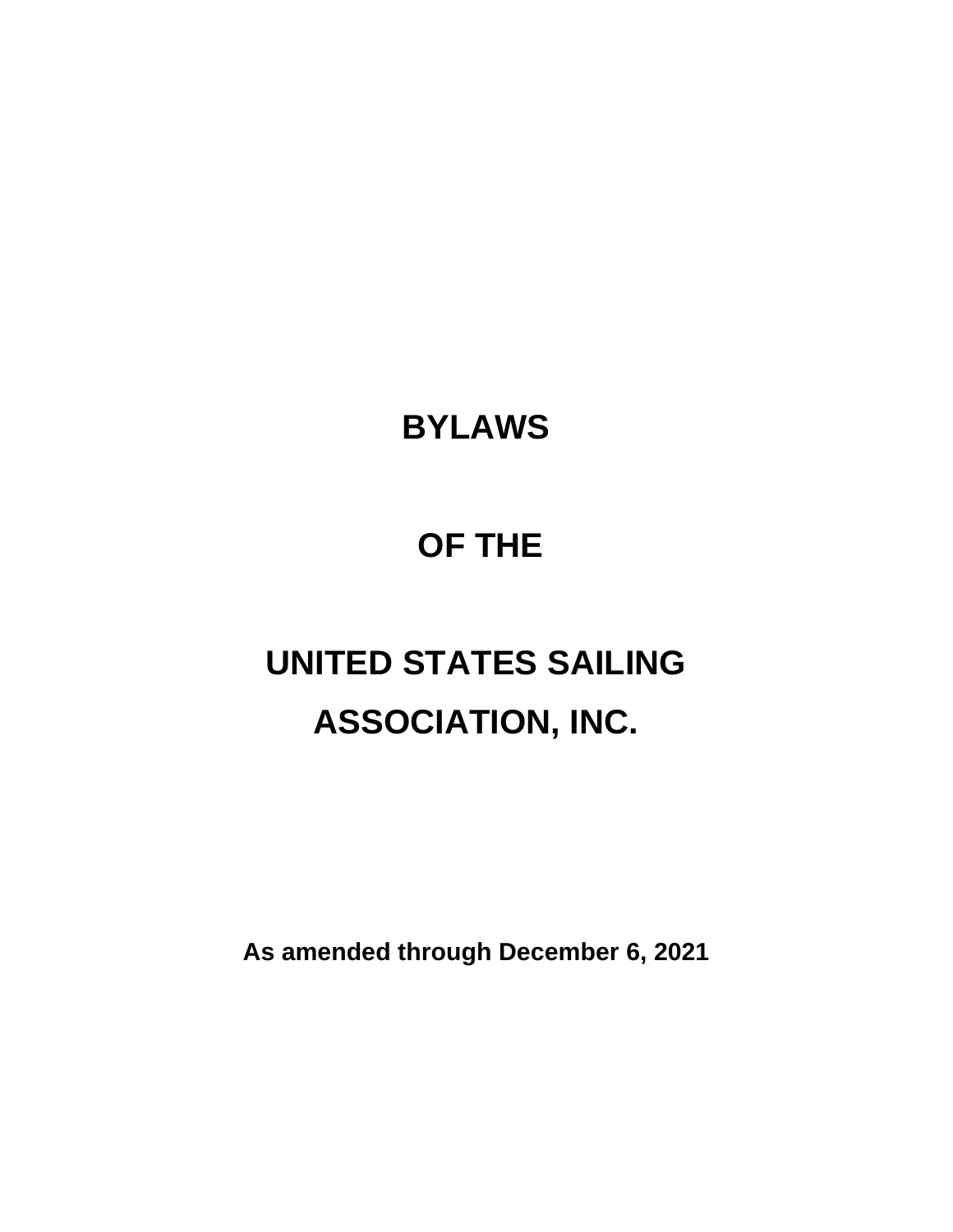| PART I - GENERAL PROVISIONS 1                                                                                   |
|-----------------------------------------------------------------------------------------------------------------|
| Bylaw 102 - Purpose and Objectives1<br>Bylaw 103 - Tax Exempt Status 1<br>Bylaw 104 - Parliamentary Authority 2 |
| PART II - MEMBERSHIP 3                                                                                          |
| Subpart A - General 3                                                                                           |
| Bylaw 201 - Eligibility 3                                                                                       |
| Bylaw 202 - Membership Categories3                                                                              |
| Subpart B- Membership Rights and                                                                                |
| Bylaw 211 - Member Rights 4                                                                                     |
| Bylaw 212 - Member Dues4                                                                                        |
| Bylaw 213 - Membership Termination 4                                                                            |
|                                                                                                                 |
| Bylaw 215 - Member Obligation to                                                                                |
|                                                                                                                 |
| <b>PART III - GOVERNANCE 5</b>                                                                                  |
| Subpart A - Board of Directors5                                                                                 |
| Bylaw 301 - General Authority and                                                                               |
|                                                                                                                 |
|                                                                                                                 |
| Bylaw 303 - Eligibility and Conflicts of                                                                        |
|                                                                                                                 |
| Bylaw 304 - Director Nominations 7                                                                              |
| Bylaw 305 - Election/Selection of Directors                                                                     |
|                                                                                                                 |
|                                                                                                                 |
| Bylaw 307 - Removal  10<br>Bylaw 308 - Vacancies 10                                                             |
| Subpart B- Officers  10                                                                                         |
|                                                                                                                 |
| Bylaw 312 - Responsibility of Officers  11                                                                      |
|                                                                                                                 |
| PART IV – SAILOR ATHLETE<br>REPRESENTATION 12                                                                   |
| Bylaw 401 - Sailor Athlete Council  12                                                                          |
| Bylaw 402 - Responsibilities12                                                                                  |
| Bylaw 403 - Selection of Directors and                                                                          |
| Committee Members  12                                                                                           |
| <b>PART V - DIVISIONS AND COMMITTEES</b>                                                                        |
|                                                                                                                 |
| Subpart A - Divisions 13                                                                                        |
| Bylaw 501 - General13                                                                                           |
|                                                                                                                 |

| Subpart B- Committees  13                                              |  |
|------------------------------------------------------------------------|--|
| Bylaw 511 - General  13                                                |  |
| Bylaw 512 - Appeals Committee  14                                      |  |
| Bylaw 513 - Finance Committee 15                                       |  |
| Bylaw 514 - Governance and Compliance                                  |  |
|                                                                        |  |
| Bylaw 515 - Nominating Committee  16                                   |  |
| Bylaw 516 - Review Board16                                             |  |
| Bylaw 517 - Ethics Committee  16                                       |  |
| Bylaw 518 - Compensation Committee 17                                  |  |
| Bylaw 519 - Diversity, Equity, and                                     |  |
| Inclusion Committee 17                                                 |  |
| Bylaw 520 - International Selection                                    |  |
|                                                                        |  |
| <b>PART VI - ADMINISTRATION 18</b>                                     |  |
| Subpart A - Chief Executive Officer 18                                 |  |
| Bylaw 601 - Designation  18                                            |  |
| Bylaw 602 - Tenure 19                                                  |  |
| Bylaw 603 - Secretary General 19                                       |  |
| Bylaw 604 - Responsibilities19                                         |  |
| <b>Subpart B- Executive Director of US</b>                             |  |
|                                                                        |  |
| Bylaw 606 - Designation  19                                            |  |
|                                                                        |  |
| Bylaw 608 - Responsibilities20                                         |  |
| Subpart C - Finances 20                                                |  |
| Bylaw 611 - Yearly Budget20                                            |  |
|                                                                        |  |
| Bylaw 613 - Individual Liability 20                                    |  |
| Subpart D-Miscellaneous 21                                             |  |
| Bylaw 621 - Indemnification 21                                         |  |
| Bylaw 622 - Savings Clause21                                           |  |
| Subpart E- Offshore Director 21                                        |  |
| Bylaw 631 - Designation 21                                             |  |
|                                                                        |  |
| Bylaw 633 - Responsibilities22                                         |  |
| <b>PART VII - GRIEVANCES AND</b>                                       |  |
| DISCIPLINARY PROCEEDINGS22                                             |  |
|                                                                        |  |
| Bylaw 701 - Due Process22                                              |  |
|                                                                        |  |
| Bylaw 702 - Opportunity to Participate 22<br>Bylaw 703 - Arbitration22 |  |

### **PART VIII – [AMENDMENTS......................23](#page-24-0)**

| Bylaw 801 - Amendments 23 |  |
|---------------------------|--|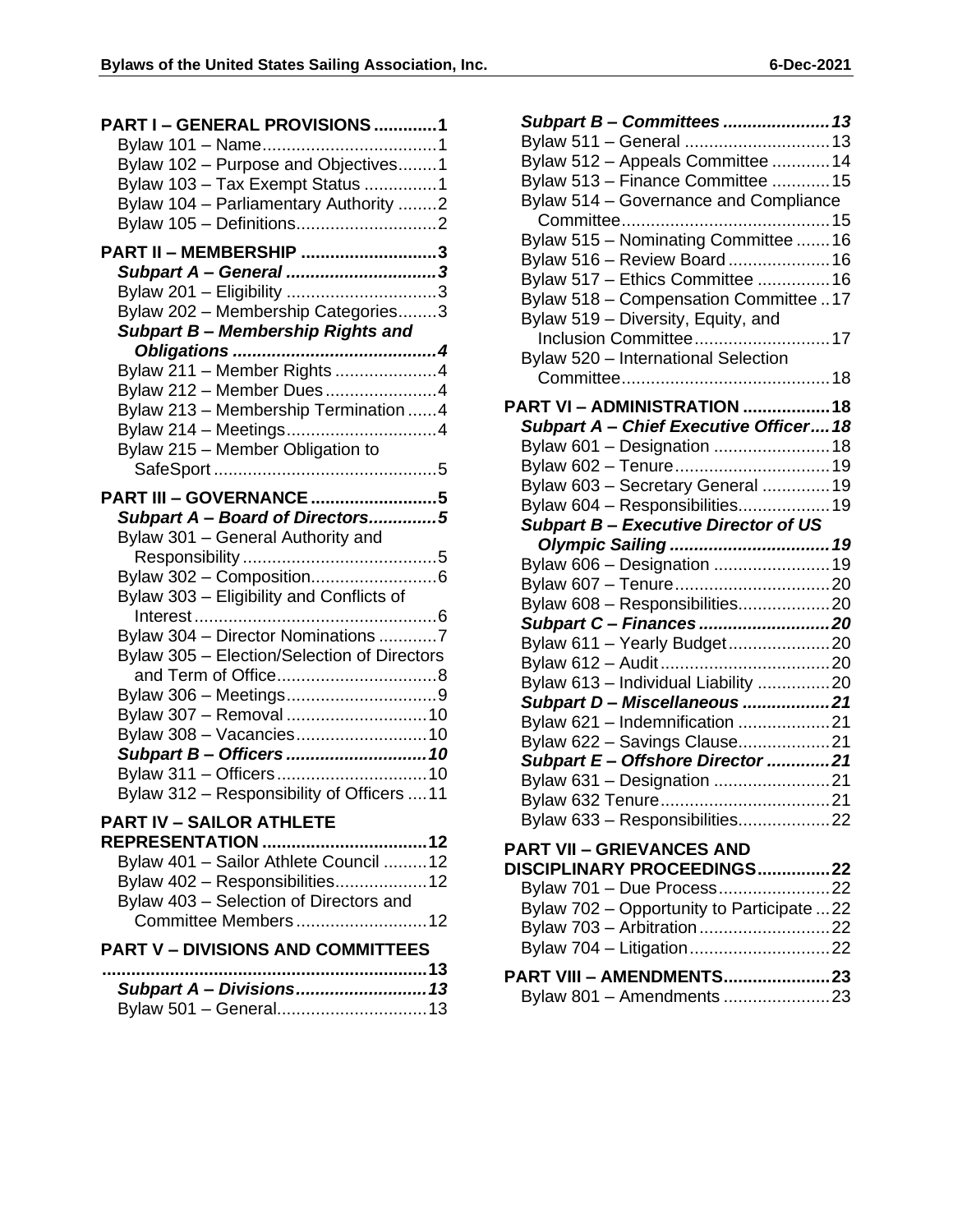### **PART I – GENERAL PROVISIONS**

#### <span id="page-2-1"></span><span id="page-2-0"></span>**Bylaw 101 – Name**

The name of the corporation is the United States Sailing Association, Inc. (hereinafter referred to as "US Sailing").

#### <span id="page-2-2"></span>**Bylaw 102 – Purpose and Objectives**

Section 1. The purposes of US Sailing are set forth in its Certificate of Incorporation.

Section 2. As the national governing body for sailing in the United States, US Sailing's objectives include:

- a. To encourage and promote the racing of sailing boats and to unify the rules in connection therewith;
- b. To encourage sailing participation and excellence through education, competition, and equal opportunity; while upholding the principles of fair play, sportsmanship, and safety;
- c. To formulate rules governing sailing competitions and the conduct of sailing competitions among the members of US Sailing, among the associations and clubs which are members of US Sailing and among the members of the aforesaid member associations and member clubs;
- d. To exercise advisory jurisdiction over activities carried on by the members of US Sailing and activities carried on by the member associations and member clubs and to enforce the bylaws and rules of US Sailing on all members, member associations and member clubs which or who are subject to its jurisdiction;
- e. To promote safe boating and foster educational programs for the training of members in boating safety and the science of seamanship and navigation;
- f. To promote educational and scientific purposes by assisting in the training of amateur sailors for participation in international, national and intersectional competition including the Pan American, Paralympic and Olympic Games;
- g. To provide training for candidates and their crews for international, national and intersectional competitions, including Pan American, Paralympic and Olympic Games by organizing and/or holding competitive events similar in nature and to the holding of meetings in the nature of seminars at which the results of these events will be analyzed and competitive strategy and tactics will be discussed with a view to the improvement of the performance of the participants;
- h. To promote and make available to the athlete development process new developments in the design, construction, sails and rigging of craft of the type used in such contests;
- i. To foster and promote public interest in the participation in international, national, and intersectional events, including the Pan American, Paralympic, and Olympic Games.

Section 3. No person shall be denied the right to participate in any event within the jurisdiction of US SAILING or to manage or otherwise be involved in the participation of such event, or having so participated shall suffer any penalty for having participated, on grounds of race, color, religion, age, sex, or national origin, disability, veteran status, sexual orientation, gender identity or expression, genetic information, or any other status protected by federal, state or local law, where applicable. This section shall not prevent the conduct of separate events for males and females and separate events for age groups such as youth and masters.

#### <span id="page-2-3"></span>**Bylaw 103 – Tax Exempt Status**

US Sailing is a New York not-for-profit corporation and shall be operated for charitable and educational purposes and it shall also have as its purpose to foster national and international amateur sports competition in the sport of sailing. US Sailing shall operate consistent with and shall maintain a tax-exempt status in accordance with section 501(c)(3) of the Internal Revenue Code.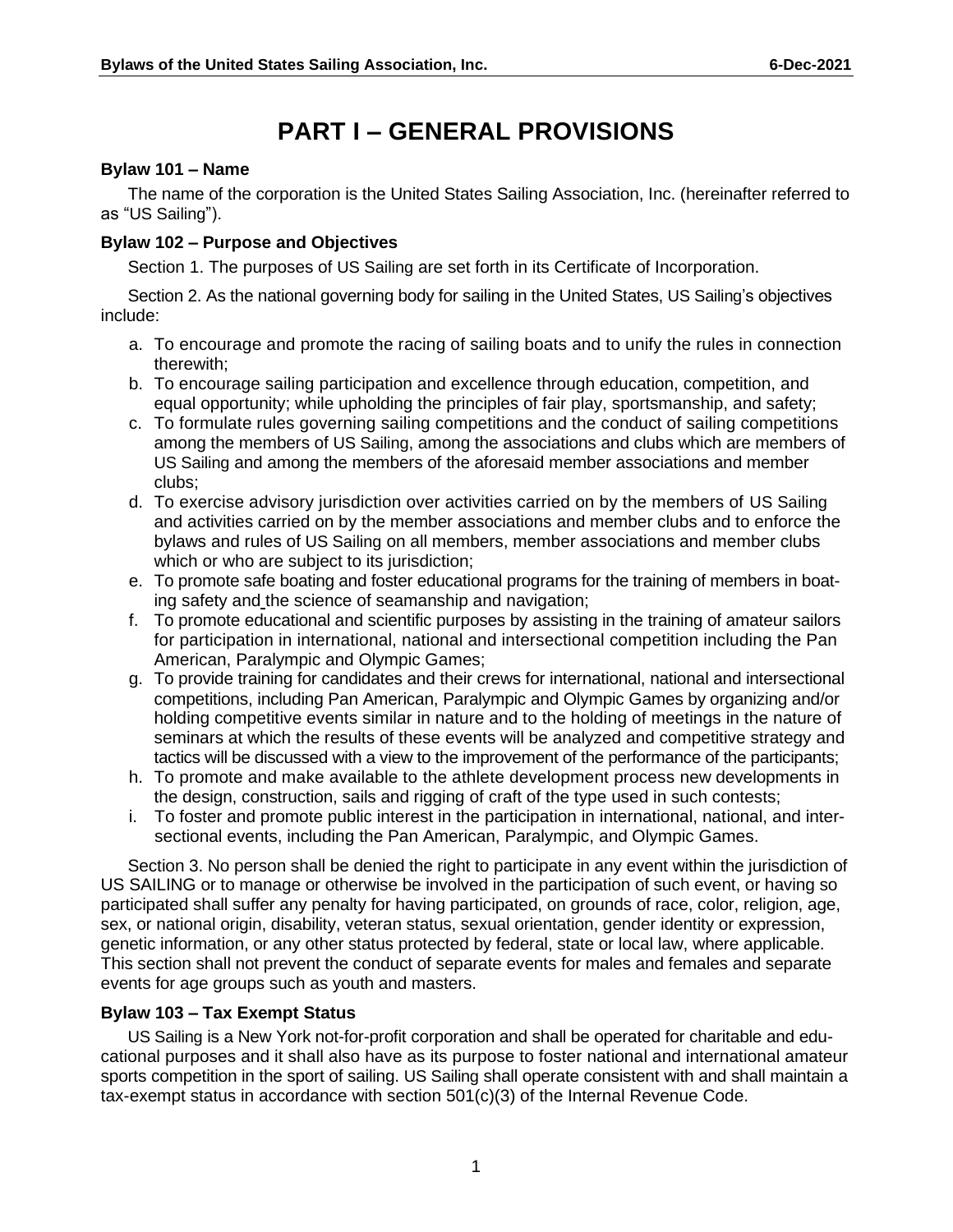#### <span id="page-3-0"></span>**Bylaw 104 – Parliamentary Authority**

The rules contained in the current edition of *Robert's Rules of Order Newly Revised* shall govern US Sailing in all cases to which they are applicable and in which they are not inconsistent with these Bylaws and any special rules of order US Sailing may adopt.

#### <span id="page-3-1"></span>**Bylaw 105 – Definitions**

The following definitions apply in these Bylaws:

- "10-Year Sailor Athlete" means a person who individually represents the USA and who has also, within the last 10 years:
	- Represented the United States at an Olympic, Pan American or Paralympic Games (Delegation Events) in the last ten years; or,
	- Competed in Domestically held Trials for Delegation Events and finished in the top half; or,
	- Represented the United States at the World Championships of a Delegation Event equipment class and finished in the top half; or,
	- Competed in World Sailing Grade 1 Race week of a Delegation Event equipment class and finished in the top quarter; or,
	- Competed in a Continental Championship of a Delegation equipment class and finished in the top quarter; or,
	- Competed as a sailor on an America's Cup boat (Challenger series, Defender series or Finals) in the past 10 years; or,
	- Competed in a Circumnavigation Race; or,
	- Competed in a race of 2,500 miles or longer and finished in the top half; or,
	- Competed in a race of  $2,000 2,499$  miles and finished in the top quarter; or,
	- Competed in a race of 600 1,999 miles and finished in the top 5%; or,
	- Represented the United States at the World Sailing Match Racing and/or World Sailing Team Racing World Championships and finished in the top half; or,
	- Competed in a World Sailing Designated Event (e.g., SSL, Sail GP, Match Tours, Transat, World Sailing Offshore Worlds, etc.) and finished in the top quarter; or,
	- Represented the United States at a World Sailing recognized International Equipment Class World Championship and finished in the top quarter; or,
	- Competed in a US Sailing Championship (Adult) and finished in the top fifth.

"10-Year + Sailor Athlete" means a person who individually represented the USA and who met the "10-Year Sailor Athlete" definition 11 or more years previous, within the following limits:

- Olympic, Pan-am or Paralympic Games (Delegation Events) since 1985;
- Delegation Event Equipment Class World Championships since 1985;
- Domestically Held Trials for Delegation Events since 1985;
- World Sailing Grade 1 Delegation Equipment Class Race Week since 2001;
- Delegation Event Continental Championships since 2001;
- America's Cup Challenger, Defender and Finals since 1985;
- Circumnavigation race since 1985:
- Races of 600 over 2,500 miles since 2001;
- World Sailing Match Racing and Team Racing World Championships since 2001;
- World Sailing International Equipment Class World Championships since 2001;
- World Sailing Designated Events since 2001;
- US Sailing Championships (Adult) since 2001.

"Actively Engaged Sailor Athlete" means a person who has participated in any of the following events within the last 24 months: a US Sailing Championship (Adult), the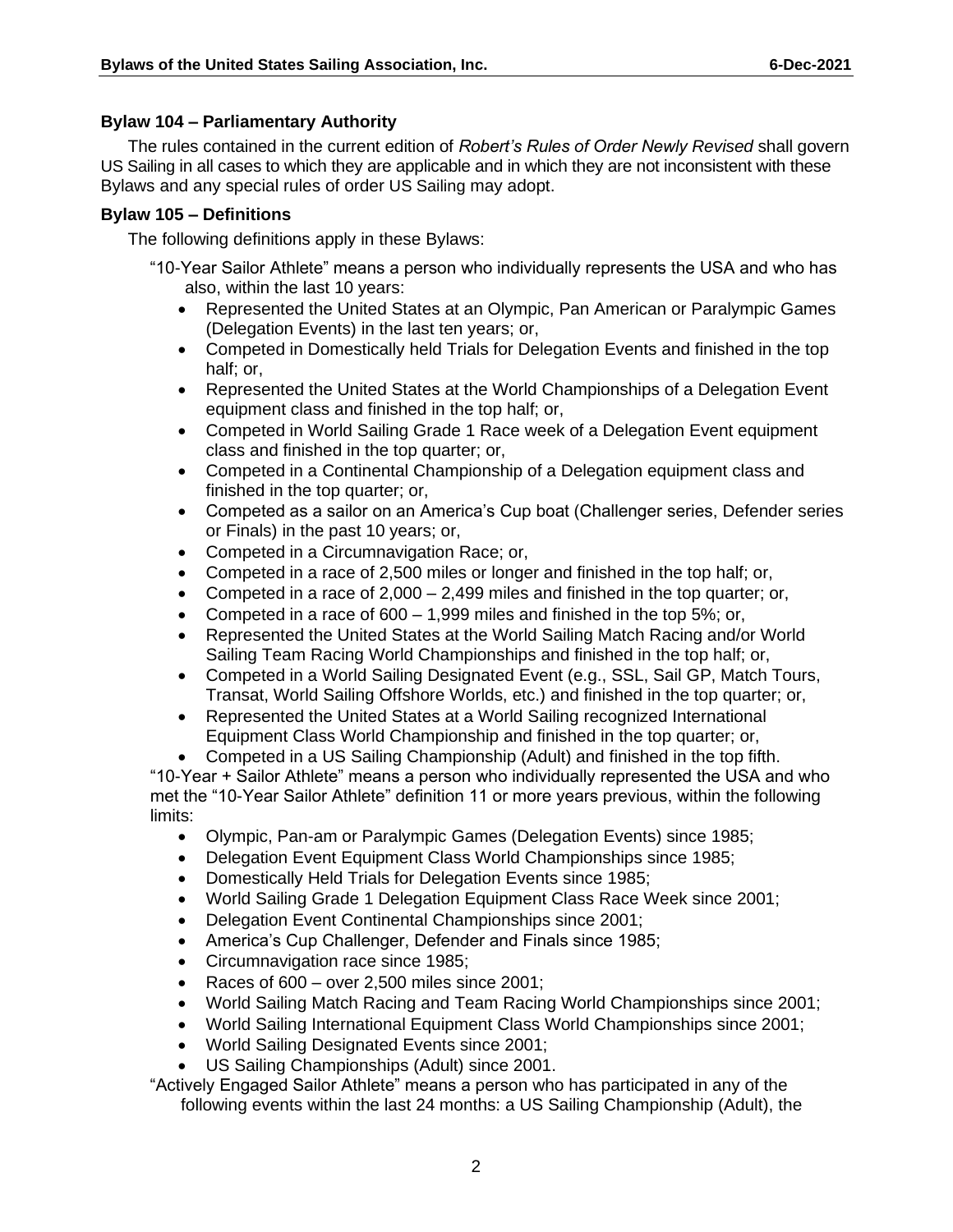National, Continental or World Championship of a US Sailing member class, a Regional sailing event in the USA involving at least 5 Local Sailing Organizations including Offshore Races of 100 miles or greater and 3-5 day weekend regattas, or at least 20 races in a calendar year. "10-Year" and "10-Year +" are also included in this list. "Sailor Athlete" means an "amateur athlete" as defined by the Sports Act, as interpreted by the USOPC, for the purposes of determining athlete representation within national governing bodies for amateur sports.

- "Delegation Event" means an event that is on the program of events at the Olympic Games, Pan American Games, and/or the Paralympic Games.
- "Delegation Equipment Class" means the equipment class utilized for competition in a Delegation Event.
- "Sailor Athlete" means an 'amateur athlete' as defined by the Sports Act, as interpreted by the USOPC, for the purposes of determining athlete representation within national governing bodies for amateur sports.
- "Sports Act" means the Ted Stevens Olympic and Amateur Sports Act, as amended from time to time.
- "USOPC" means the United States Olympic and Paralympic Committee.
- <span id="page-4-0"></span>"USSF" means the United States Sailing Foundation.

### **PART II – MEMBERSHIP**

#### *Subpart A – General*

#### <span id="page-4-2"></span><span id="page-4-1"></span>**Bylaw 201 – Eligibility**

The membership of US Sailing is open to all sailing organizations and all sailors, coaches, trainers, managers, administrators, and officials without discrimination on the basis of gender, race, color, ethnicity, culture, religion, sexual orientation, gender expression or mental or physical disability. No person or organization interested in sailing or any activity related thereto may be denied membership for any reason except misconduct or non-payment of dues.

#### <span id="page-4-3"></span>**Bylaw 202 – Membership Categories**

Section 1. US Sailing has three classes of members:

- (1) General Members.
- (2) Sailor Athlete Members.
- (3) Non-Voting Members.

Section 2. General Members. General Members are Voting members consisting of individuals or families who chose to apply and support the purposes of US Sailing.

Section 3. Sailor Athlete Members. Sailor Athlete Members are General Members who meet the definition of Sailor Athlete as set forth in Bylaw 105.

- (1) Sailor Athletes have the right to select delegates to serve on US Sailing's Sailor Athlete Council as set forth in Bylaw 403.
- (2) 10-Year and 10-Year+ Sailor Athletes have the right to nominate and elect the US Sailing Representative and Alternate Representative to the USOPC Athlete Advisory Council.

Section 4. Non-voting Members. US Sailing's non-voting members are: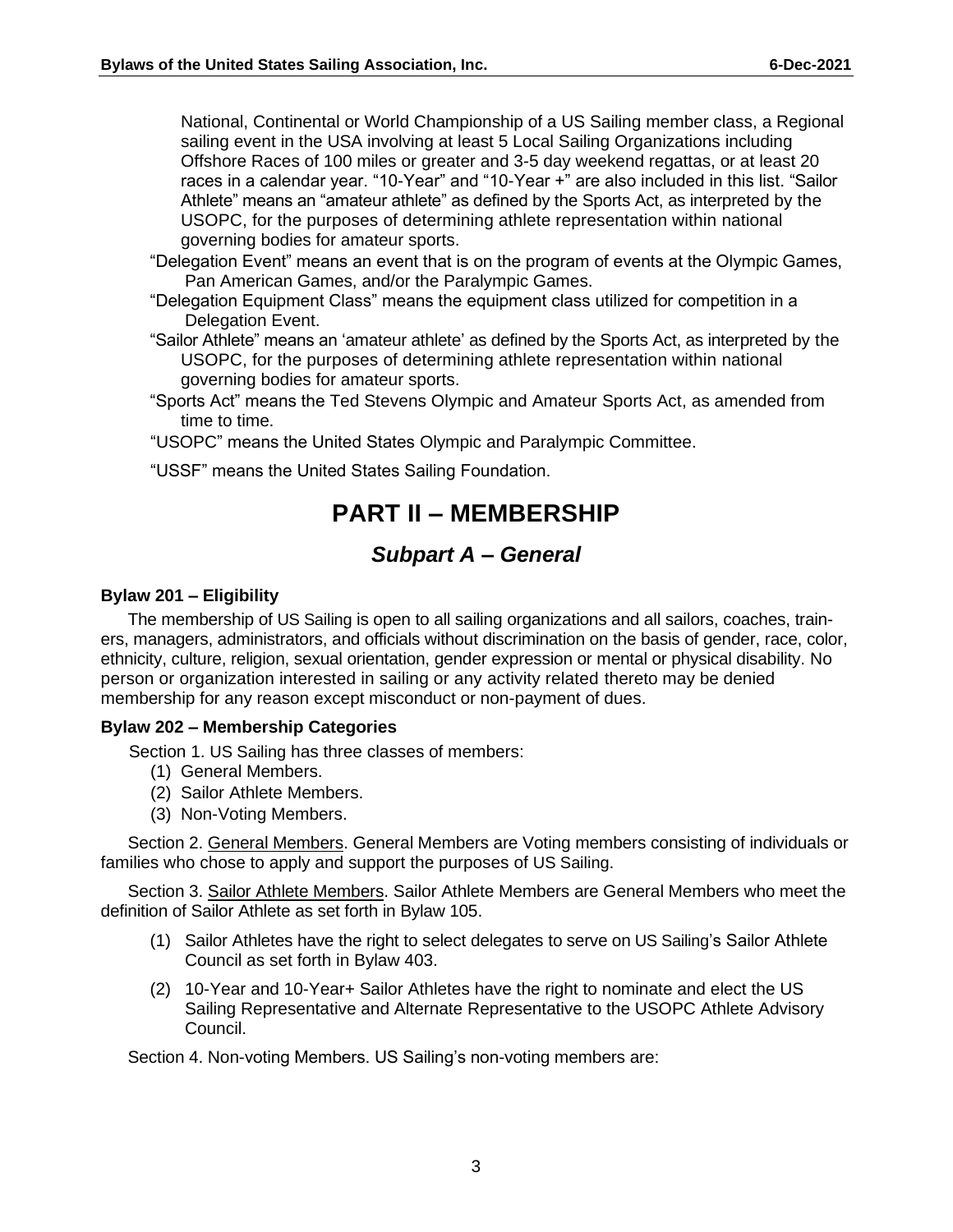- (1) Affiliated associations which conduct college, high school, Sea Explorer, Sea Scouts, armed forces and similar sailing programs, including the Inter-Collegiate Sailing Association (ICSA) and the Inter-Scholastic Sailing Association (ISSA).
- (2) Sailing associations (sometimes titled yacht racing unions, yachting associations, yacht racing associations or sailing associations) made up of yacht or sailing clubs, which by their application for and election to membership in US Sailing accept the responsibility to carry out, in their respective areas, the purposes for which US Sailing was organized.
- (3) Yacht clubs which are members of a member sailing association.
- (4) Class associations composed of one-design classes organized through fleets and/or districts as one-design, restricted, open or rated classes.
- (5) United States Windsurfing Association
- (6) Offshore racing associations organized through clubs, fleets, or classes for the conduct of racing locally, regionally or nationally on a level, handicap or rated basis.
- (7) Fleets or stations which belong to a member class association or offshore cruising/ racing association.
- (8) Community sailing organizations.
- (9) Cruising associations.
- (10)Other sailing organizations, including yacht clubs, which are not members of a member sailing association and fleets or stations, which are not members of a member class association or member offshore cruising/racing association.
- (11)National Organizations. (Any amateur sailing organization that either (a) conducts sailing programs on a level of proficiency appropriate for selection of athletes to represent the United States in international competition or on a national basis, or (b) conducts a regular national sailing competition.
- (12) Corporations wishing to support the work of US Sailing.

### *Subpart B – Membership Rights and Obligations*

#### <span id="page-5-1"></span><span id="page-5-0"></span>**Bylaw 211 – Member Rights**

All members shall have the privilege of attending or being represented at all annual and special meetings of US Sailing. Members shall receive such US Sailing publications as the Board of Directors shall from time to time prescribe. All General Members shall be entitled to wear such insignia as US Sailing may adopt. General Members shall be eligible to hold office and serve on committees; membership in US Sailing shall be a prerequisite for doing so. General Members who serve as Board Members or Division Chairs shall be identified as Principal Members and entitled to such recognition as US Sailing prescribes.

#### <span id="page-5-2"></span>**Bylaw 212 – Member Dues**

The Board of Directors shall establish a schedule of annual dues to be paid by the respective members of US Sailing.

#### <span id="page-5-3"></span>**Bylaw 213 – Membership Termination**

The Board of Directors may declare the membership of any member forfeited for non-payment of dues.

#### <span id="page-5-4"></span>**Bylaw 214 – Meetings**

Section 1. Annual Meeting. The annual meeting of General Members of US Sailing shall be for the purpose of electing directors and considering business items as determined by the President. It shall be held in October or November of each year at such time and place as the Board of Directors may determine. Notice of the meeting shall be published in a newspaper published in the county in the state in which the principal office of US Sailing is located, once a week for three successive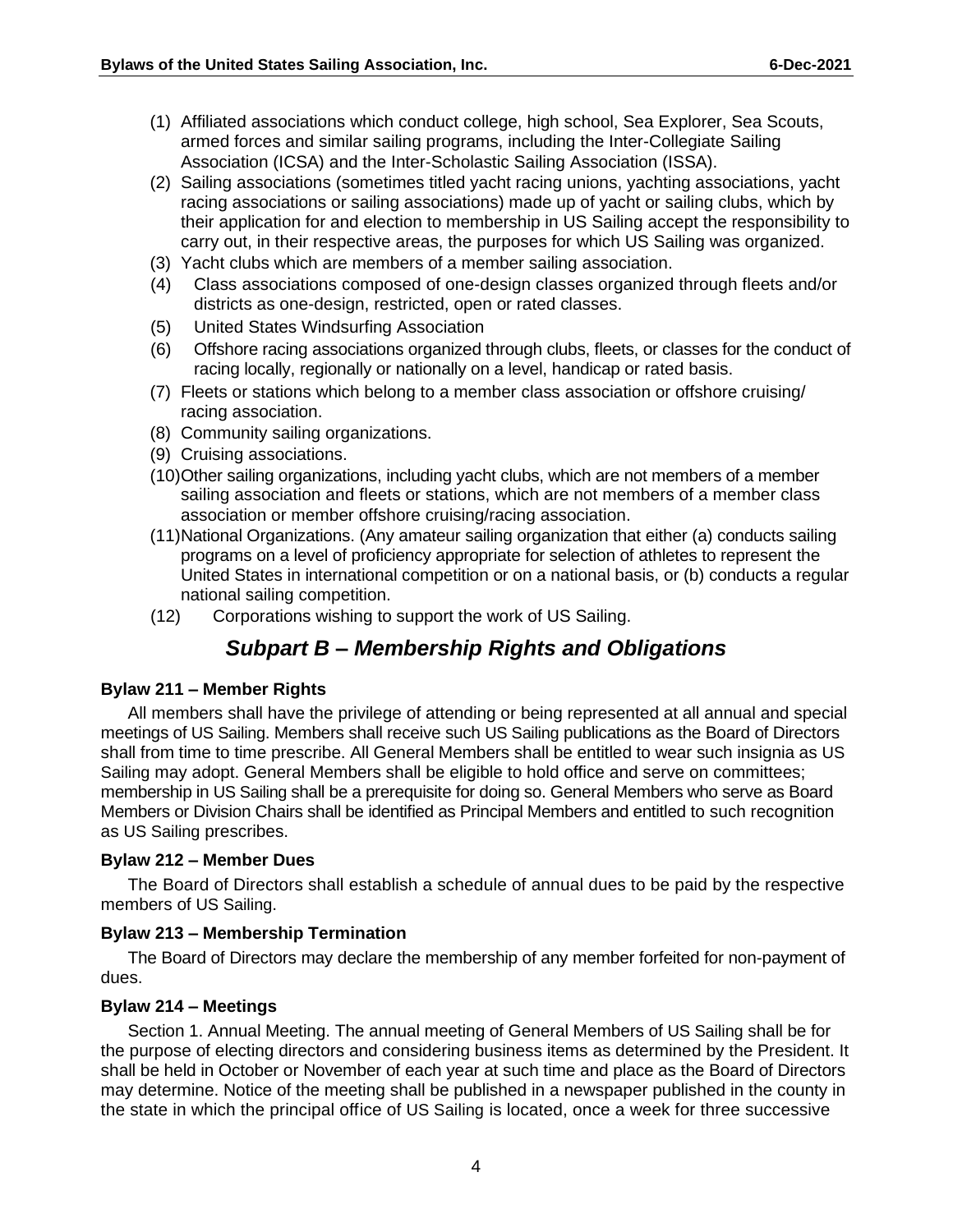weeks next preceding the date of the meeting. US Sailing may also post the notice or send it to its members electronically or through other means.

Section 2. Quorum. The lesser of 100 votes or ten percent (10%) of General Members entitled to vote shall constitute the quorum for a meeting of the General Members.

Section 3. Special Meetings. (a) Special meetings of US Sailing's General Members may be called at the President's discretion in the interest of US Sailing. Notice of the meeting shall be published in a newspaper published in the county in the state in which the principal office of US Sailing is located, once a week for three successive weeks next preceding the date of the meeting. US Sailing may also post the notice or send it to its members electronically or through other means. A notice for a special meeting shall state the reason for calling such meeting and the business to be transacted at such a meeting.

(b) At the written request of a majority of the Board of Directors or at the written request of not less than one hundred voting General Members, the President shall call a special meeting of the Voting Members to be held within six weeks of the receipt of such request and notice of such meeting shall be mailed to all members at least 30 days before the scheduled date set for such special meeting.

(c) No business, other than that specified in the notice of a special meeting, may be dealt with at such meeting.

Section 4. Minutes. The Board of Directors may approve minutes of any meeting of the membership when the next meeting of the membership will follow by more than a "quarterly time interval." The membership may make subsequent corrections to the minutes by amending a motion previously approved.

#### <span id="page-6-0"></span>**Bylaw 215 – Member Obligation to SafeSport**

As a condition of membership in US Sailing and a condition for participation in any US Sailing competition or event, each US Sailing General Member; Non-voting Member; and each athlete, coach, trainer, agent, athlete support person, medical or para-medical person, team staff, official, or other person who participates in US Sailing or US Sailing events, agrees to comply with and be bound by the safe sport rules of the U.S. Center for Safe Sport and to submit, without reservation or condition, to the jurisdiction and rules of the U.S. Center for Safe Sport for the resolution of any alleged violations of those rules, as such rules may be amended from time to time. To the extent any US Sailing Bylaw or Regulation, is inconsistent with the rules of the U.S. Center for Safe Sport, the US Sailing Bylaw or Regulation is hereby superseded.

### **PART III – GOVERNANCE**

#### *Subpart A – Board of Directors*

#### <span id="page-6-3"></span><span id="page-6-2"></span><span id="page-6-1"></span>**Bylaw 301 – General Authority and Responsibility**

Section 1. US Sailing shall be governed by a Board of Directors. The Board of Directors shall have general control and management of the affairs and funds of US Sailing. It shall have full power and it shall be its duty to carry out the purposes of US Sailing according to law.

Section 2. Without in any way limiting the general powers of the Board of Directors, it shall, among other things:

- (1) Consider, plan, and act on policies and program activities to foster the mission and strategic plan of US Sailing.
- (2) Appoint committees and chairmen as described in Bylaw 501 and 511.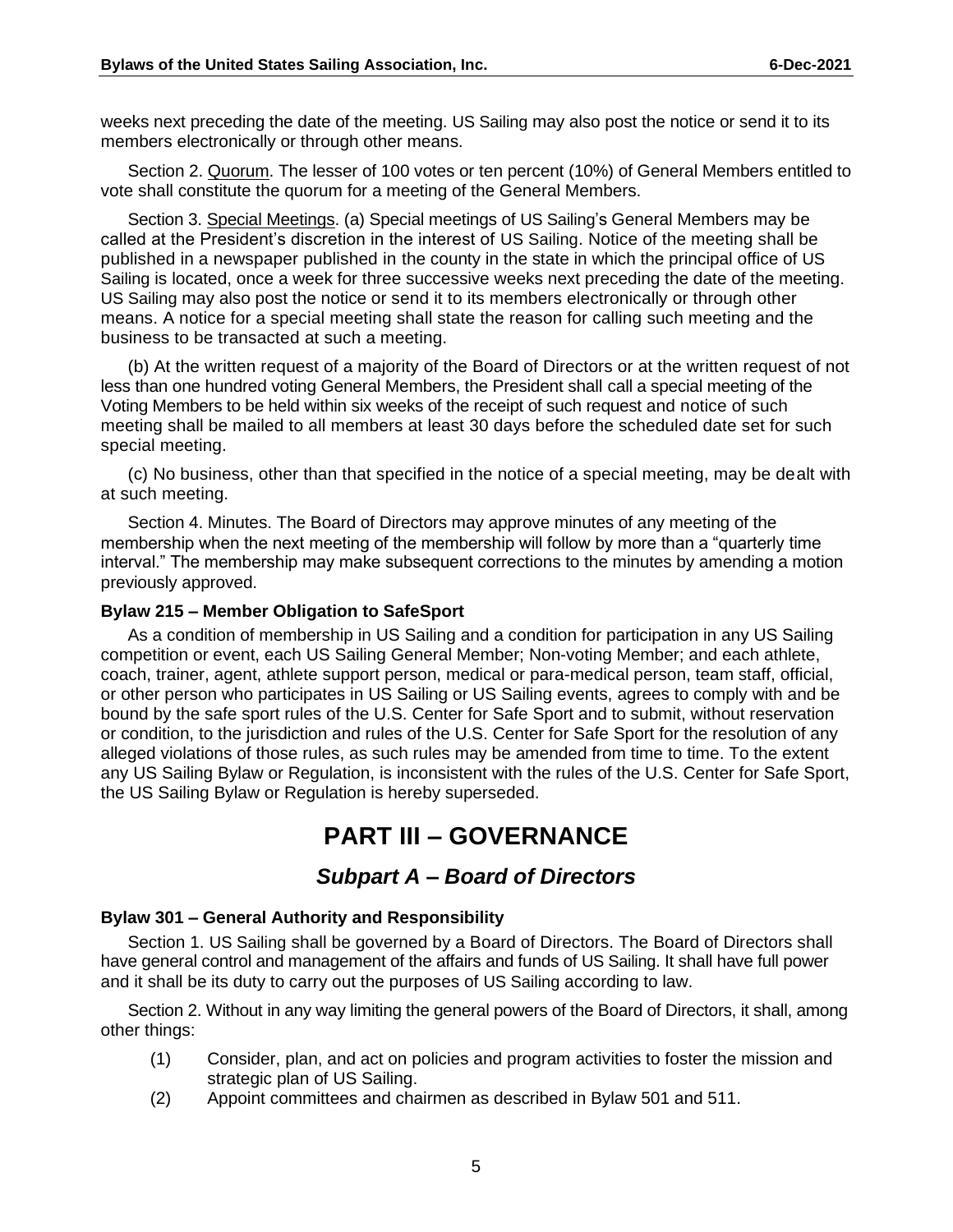- (3) Elect one member of the Nominating Committee.
- (4) Elect one member of the Ethics Committee.
- (5) Determine the recipients of various awards of US Sailing.
- (6) Appoint interim officers to fill vacancies until the next annual election.
- (7) Appoint delegates to the USOPC National Governing Bodies (NGB) Council.
- (8) Nominate delegates to World Sailing.
- (9) Establish such regulations covering policy, organization, and procedural matters as it deems appropriate.
- (10) Receive oral or written reports from the Chairs, Staff Directors, Executive Director of US Olympic Sailing, US Sailing Foundation Chair, and the Chief Executive Officer.
- (11) Hire and oversee a Chief Executive Officer and determine compensation.
- (12) With the Chief Executive Officer, hire and oversee an Executive Director of US Olympic Sailing, the Offshore Director, and determine their compensation.
- (13) Approve the minutes of the annual or special meetings of the membership when the next meeting of the membership follows by more than a "quarterly time interval"
- (14) On an annual basis, each Director shall be assigned to be the prime liaison for one of the Division Chairs by the President.
- (15) Be responsible for US Sailing's compliance with the Sports Act and USOPC Bylaws

#### <span id="page-7-0"></span>**Bylaw 302 – Composition**

#### Section 1.

The Board of Directors consists of 14 voting members and 2 non-voting members. Voting members shall be as follows: Four (4) directors elected by the General Members (each an "Elected Director," collectively the "Elected Directors"); Five (5) Sailor-Athlete directors – two of which are the US Sailing Representative and Alternate Representative to the USOPC Athlete Advisory Council, and three (3) elected by the Sailor Athletes (at least one shall be 10-Year Athletes and no more than two may be a 10-Year+ Athletes) – of these 5 athletes, at least 3 will have obtained their Athlete Status through competing at an event that, at the time of their election, is on a Delegation Event program; the President; the Secretary, the Treasurer, and an Independent Director elected by the Board; and the Chair of the USSF (ex Officio). The non-voting members shall be as follows: The Chief Executive Officer, and the Executive Director of Olympic Sailing (ED of USOS).

#### <span id="page-7-1"></span>**Bylaw 303 – Eligibility and Conflicts of Interest**

Section 1. Members of the Board shall be selected without regard to gender, race, color, ethnicity, culture, religion, sexual orientation, gender expression or mental or physical disability, except that voting members shall not all be the same gender.

Section 2. The voting members of the Board of Directors shall collectively have extensive experience or ability in:

- (1) club sailing.
- (2) community sailing (non-club).
- (3) sail training/ education.
- (4) youth sailing.
- (5) sailboat racing.
- (6) race administration.
- (7) Cruising.
- (8) offshore sailing.
- (9) sailing industry experience
- (10) business and non-profit management
- (11) finance and accounting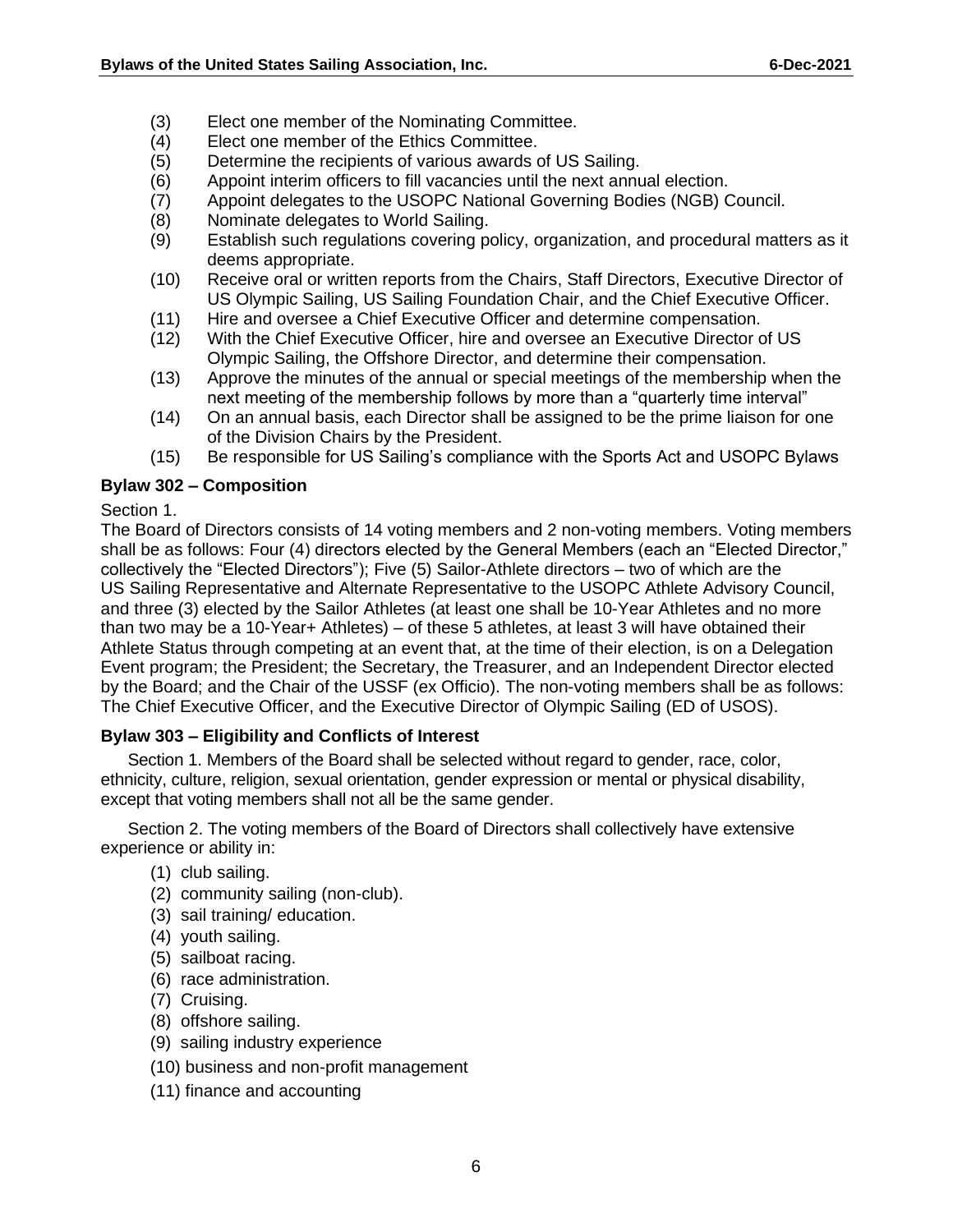(12) high performance athlete development.

and shall include among them three (3) or more Sailor Athletes.

Section 3. Board members serve for the good of the sport of sailing, not as representatives of a constituency.

Section 4. All Board members shall have the highest personal and professional integrity, shall have demonstrated exceptional governance ability and judgment, and shall be most effective, in conjunction with the other members of the Board, in collectively serving the long-term interests of US Sailing.

Section 5. No officer or member of the Board of Directors of US Sailing may receive a salary or compensation from US Sailing, but nothing herein shall be construed to prevent an officer or member of the Board of Directors from receiving compensation from US Sailing for the duties performed on behalf of US Sailing other than in the capacity of an officer or member of the Board of Directors. The Chief Executive Officer, ED of USOS, and offshore Director are specifically excluded from these restrictions and serve at the pleasure of the Board.

Section 6. Board members, except the President, Sailor-Athlete Chair (when applicable), and the Chief Executive Officer by virtue of holding these titles, shall not hold any chairmanship (or equivalent position) at the regional or national level in US Sailing or at the national level in the sport of sailing. No Board member may concurrently hold a chairmanship or presidency of a US Sailing committee, regional sailing association, or, national or international class association. This prohibition does not apply to committees of the Board such as the Finance Committee, Compensation Committee or the Investment Committee or such other special committees of the Board as may be established by the President for specific tasks. The Board may make exceptions where a board member may have unique expertise or ability that is needed as the chair of a US Sailing or World Sailing committee or subcommittee.

Section 7. Each Board member must agree to comply with the US Sailing Confidentiality Policy, Code of Ethics, Conflict of Interest Policy, and Background Check Policy in order to serve.

#### <span id="page-8-0"></span>**Bylaw 304 – Director Nominations**

The Nominating Committee shall nominate potential directors for open Elected Director positions.

- (1) The number of nominees shall be at least one nominee for each known open Elected Director seat as of the Nomination Date.
- (2) If 250 or more General Members believe that the Nominating Committee has overlooked a reasonable candidate for election to the Board of Directors, they may collectively file a nomination within 45 days after the initial publishing of the initial list of nominees. If the Nominating Committee determines that: (1) the nomination has at least 250 valid endorsements by General Members, and (2) that the identified individual meets the requirements of Bylaw 303; it shall add the additionally nominated candidate to the list of nominees prior to the opening of voting.
- (3) The Nominating Committee shall determine whether the nominees shall run for a specific seat (in which case the nominee that receives the most votes shall be elected to that seat) or for all open seats (in which case the nominees that receive the most votes shall be elected to those seats). The determination whether to run nominees for a specific seat or for two or more open seats shall be at the sole discretion of the Nominating Committee, which may take into account the experiences and abilities of the various nominees when making such a determination.
- (4) The names of Nominees and such other information as the Nominating Committee may deem relevant shall be published by US Sailing by the Nomination Date on the Corporations web site and newsletter.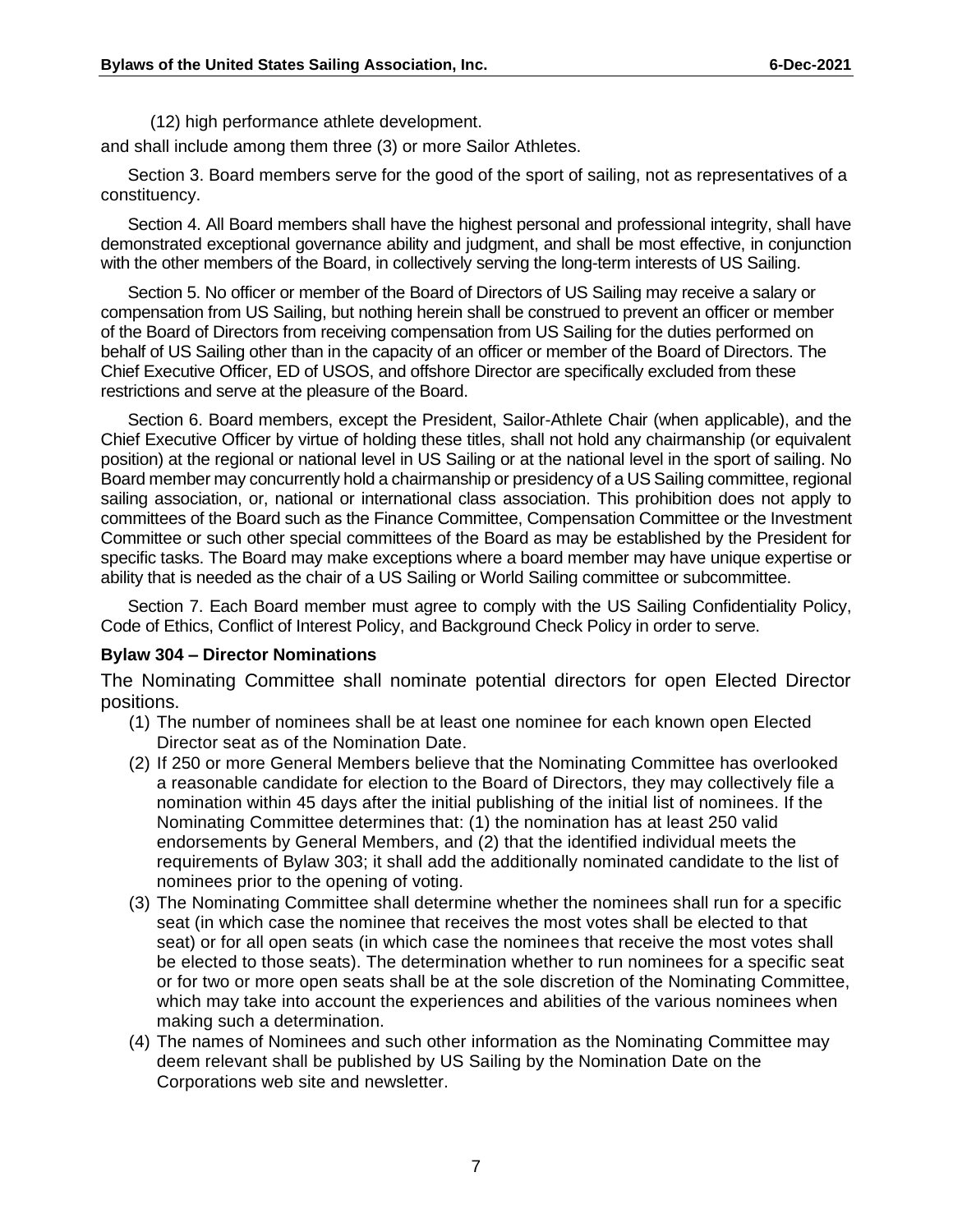- (5) Vacancies on the Board, including vacancies created through implementation of Bylaw 307, shall be filled at the next Annual Meeting after the vacancy arises.
- (6) At least one nominee will be named for each vacancy arising prior to the Nomination Date. Additional nominees shall not be named for vacancies arising subsequent to the Nomination Date.
- (7) The Nominating Committee shall be responsible for ensuring that the Elected Directors, collectively with one another and with all directors who are not Elected Directors have extensive experience or ability in the areas described in Bylaw 303.2.
- (8) The Nominating Committee shall determine for each nominee for an Elected Director seat those diverse aspects of the sport in which such individual has extensive experience or ability. The Nominating Committee shall ensure that each nominee for an Elected Director seat has extensive experience or ability in one or more aspects of the sport enumerated in Bylaw 303.2.
- (9) The Sailor Athlete Council will nominate, and the 10-Year Sailor Athletes will elect the Sailor Athlete members of the Board of Directors.

#### <span id="page-9-0"></span>**Bylaw 305 – Election/Selection of Directors and Term of Office**

Section 1. Elected Directors, Secretary, and Treasurer.

(a) The four (6) Elected Directors (four at-large Elected Directors, the Secretary, and the Treasurer) shall have staggered 4-year terms. An Elected Director shall serve not more than 2 consecutive 4-year terms. After an Elected Director has served 7 years on the Board, that Elected Director shall not stand for re-election to the Board for 7 years.

(b) The at-large Elected Directors, Secretary, and Treasurer shall be elected by vote of the General Members at the Annual Meeting of US Sailing.

- (1) Each General Member may cast one vote for each open at-large Elected Director, Secretary, and Treasurer seat.
- (2) A General Member Family may have up to a maximum of (2) two representatives who may vote (i.e., a General Member Family may cast a maximum of 2 ballots). One family member representative of a General Member Family may cast the vote as a proxy for the other representative of that General Member Family. The representatives of a General Member Family must vote at the same time using the same means.

(c) General Members (individuals and Family members) may vote in person, by mail or by electronic ballot.

- (1) Physical ballots shall be distributed at the annual meeting.
- (2) Mail-out ballots shall be provided to General Members upon request not more than 50 days and not less than 10 days prior to the Annual Meeting.
- (3) Downloaded ballots may be downloaded from US Sailing's website not more than 50 days and not less than 10 days prior to the Annual Meeting.
- (4) Mail-out or Downloaded Ballots must be received by US Sailing not less than 10 business days prior to the Annual Meeting.
- (5) Electronic ballots shall be provided for on the US Sailing website. Electronic ballots may be cast not more than 50 days and not less than 10 days prior to the Annual Meeting.
- (6) Mail-out, Downloaded, or electronic ballots are directed proxies, which the Chief Executive Officer shall cast at the annual meeting as directed on the respective ballot.

(d) The total number of votes for each candidate will be tallied, and the candidates will be ranked in order of the number of votes received. The candidate for each seat having the most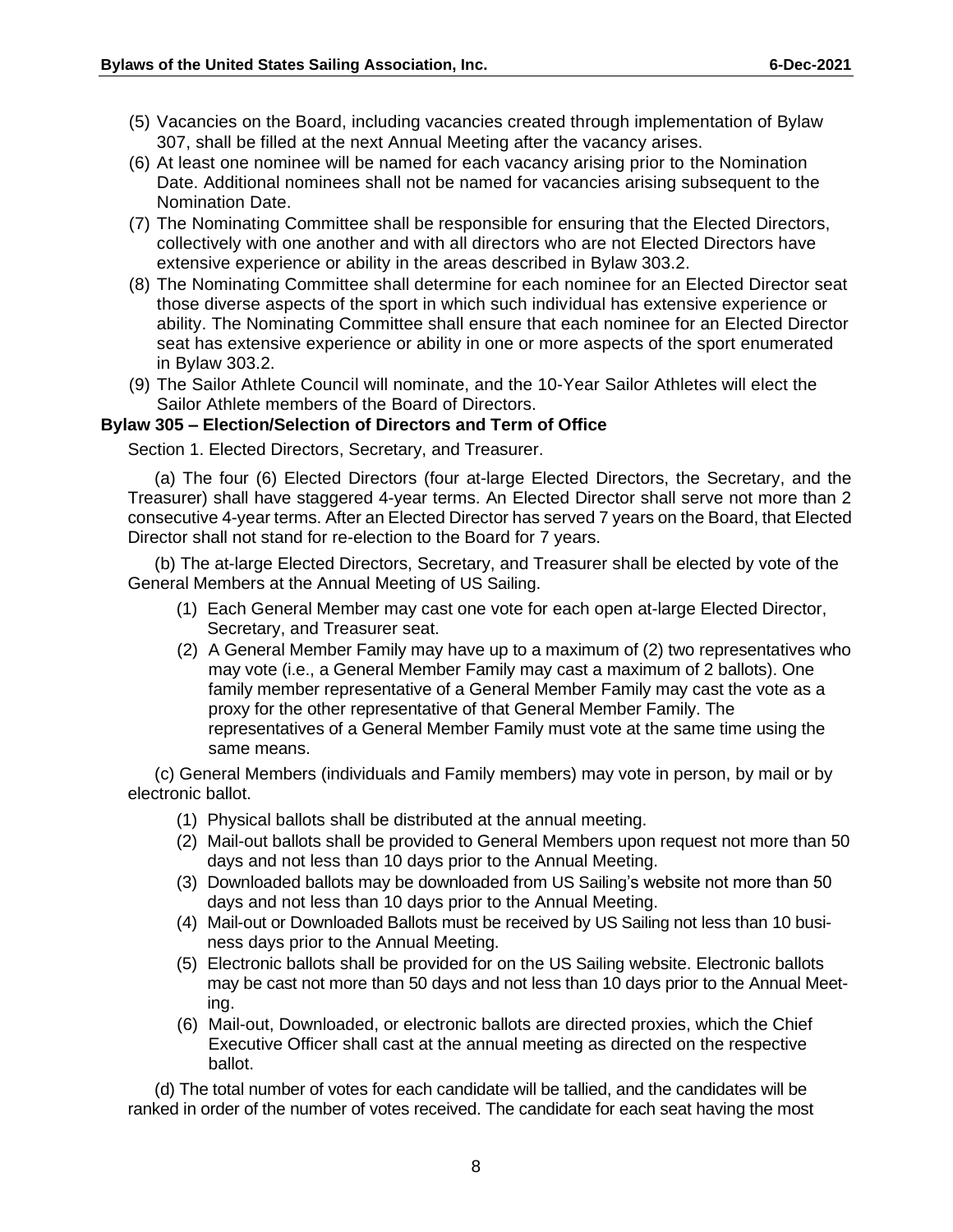votes will fill the respective seat for which s/he has been nominated. If candidates have been nominated for a specific seat then the candidate for each seat having the most votes shall be elected to that seat. If some candidates have been nominated for two or more specific seats then the candidates for those seats having the most votes shall be elected to those seats (for two seats, the two candidates receiving the most votes shall be elected, etc.; if seats have different terms then the candidates receiving the most votes shall be elected to the seats with the longest terms).

(e) Vacancies arising after the nomination date and before the annual meeting, will be filled by the candidate(s) with the next most votes.

Section 2. US Sailing Representative and Alternate Representative to the USOPC Athlete Advisory Council

These two directors are elected according to Section 3 of Bylaw 202 and serve, ex Officio, as members of the Board.

Section 3. Sailor Athlete Elected Directors

- (a) The three (3) Sailor Athlete Elected Directors shall have staggered 4-year terms such that in the ordinary course, one Sailor Athlete Elected Director seat will become vacant each non-Olympic year. A Sailor Athlete Elected Director shall serve not more than 2 consecutive 4-year terms. After a Sailor Athlete Elected Director has served 7 years on the Board, that Sailor Athlete Elected Director shall not stand for re-election to the Board for 7 years.
- (b) Sailor Athlete Elected Directors shall be elected by the 10-Year Sailor Athletes pursuant to procedures implemented by the Sailor Athlete Council.

Section 4. President. The President is elected by the Board of Directors as set forth in Bylaw 311.

Section 5. Vice President. The Vice President is elected by the Board of Directors as set forth in Bylaw 311.

Section 6. Secretary. The Secretary is elected by the General Members as set forth in Bylaw 311 Section 2 (c).

Section 7. Treasurer. The Treasurer is elected by the General Members as set forth in Bylaw 311 Section 2 (d).

Section 8. Chair of the United States Sailing Foundation (USSF) (ex Officio). The USSF Chair is selected according to the Bylaws of that organization.

Section 9. Independent Director

The Independent Director is selected by the Nominating Committee and is a voting member of the Board. The Independent Director serves for one four (4) year term, and may be then selected for a second term. The Independent Director will first take office in November of 2022. Section 9. Directors assume their duties immediately after the meeting at which they are elected.

#### <span id="page-10-0"></span>**Bylaw 306 – Meetings**

Section 1. Meetings. The Board of Directors shall meet at least six times per year. The President of US Sailing shall preside at all meetings of the Board of Directors and in his absence the Vice President shall preside. Notice of any Board meeting may be communicated orally, electronically or in writing. Any member of the Board may participate in a meeting of the Board by means of a conference telephone or similar communications equipment allowing all persons participating in the meeting to hear each other at the same time. Participation by such means shall constitute presence in person at a meeting.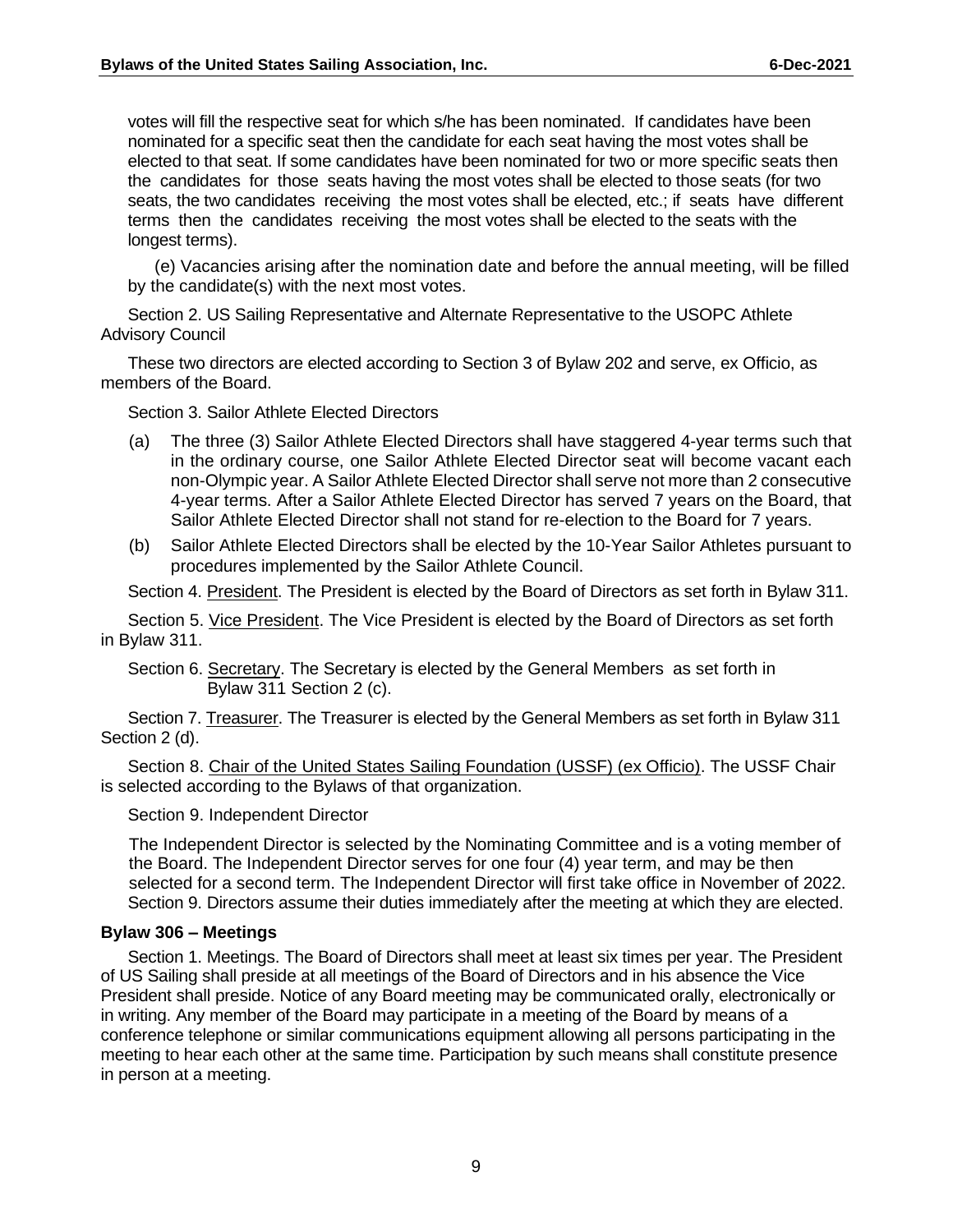Section 2. Quorum. A majority of the entire voting Board shall constitute a quorum and a vote of a majority of the voting Board shall be necessary for the transaction of business, except for amendment of these Bylaws as set forth in Bylaw 801.

Section 3. Electronic Mail. Board of Directors shall have the authority to conduct business by electronic mail provided that all communications by any members are copied to all other members of the Board of Directors and that any decisions made using this method shall be made by a majority vote provided that a minimum of sixty percent (60%) of the Board of Directors participates in the vote. Decisions made using this method shall be incorporated in the minutes of the next meeting of the Board of Directors. Final approval of a Bylaw Change may not be accomplished via Electronic Mail.

#### <span id="page-11-0"></span>**Bylaw 307 – Removal**

In the event that a member of the Board is deemed by the Board to no longer be fit to serve on the Board of Directors, that individual shall be removed by a 75% vote of the entire Board of Directors. When the Director being removed is a Sailor Athlete, the Sailor Athlete Council shall be informed and shall nominate a replacement Sailor Athlete Elected Director for election by the Sailor Athletes per Section 3 of Bylaw 202 and Section 3 of Bylaw 305.

#### <span id="page-11-1"></span>**Bylaw 308 – Vacancies**

Section 1. Vacancies on the Board, other than Sailor Athlete directorships, may be temporarily filled by Presidential nomination and elected by the Board. Directors elected under this provision shall serve until the next annual meeting.

Section 2. Vacancies of Elected Director seats shall be permanently filled by election at the next annual meeting. Directors elected to fill a vacancy shall serve the remaining term of the seat vacated.

Section 3. The Sailor Athlete Council may name a replacement for a vacancy on the Board of the elected Sailor Athlete directors until an election conducted according to Section 3 (b) of Bylaw 305 is conducted.

### *Subpart B – Officers*

#### <span id="page-11-3"></span><span id="page-11-2"></span>**Bylaw 311 – Officers**

Section 1. US Sailing shall have the following elected officers: President; Vice-President; a Secretary; and a Treasurer. The Officers are elected by the Board of Directors as set forth in Section 2 below. As provided in the Sports Act, these officers shall not be officers of any other National Governing Body.

Section 2.

(a) President. The President shall be elected by the Board from among one or more nominees presented to the Board by the Nominating Committee at the first meeting of that Board following the Annual Meeting of US Sailing. Through November of 2024, the President shall be elected for a three-year term and may serve that term in addition to any time served on the Board prior to election as President. Effective in November of 2024, the President shall be elected for a four-year term and may serve that term in addition to any time served on the Board prior to election as President.

(b) Vice President. The Vice President shall be elected by the Board from among its at-large Elected Directors, the Sailor Athlete Directors, or the Independent Director at the first meeting of that Board following the Annual Meeting of US Sailing. The Vice President shall be elected for a one-year term

(c) Secretary. The Secretary shall be nominated by the Nominating Committee and elected by the membership for a four-year term, except that the Secretary elected in 2021 will serve a three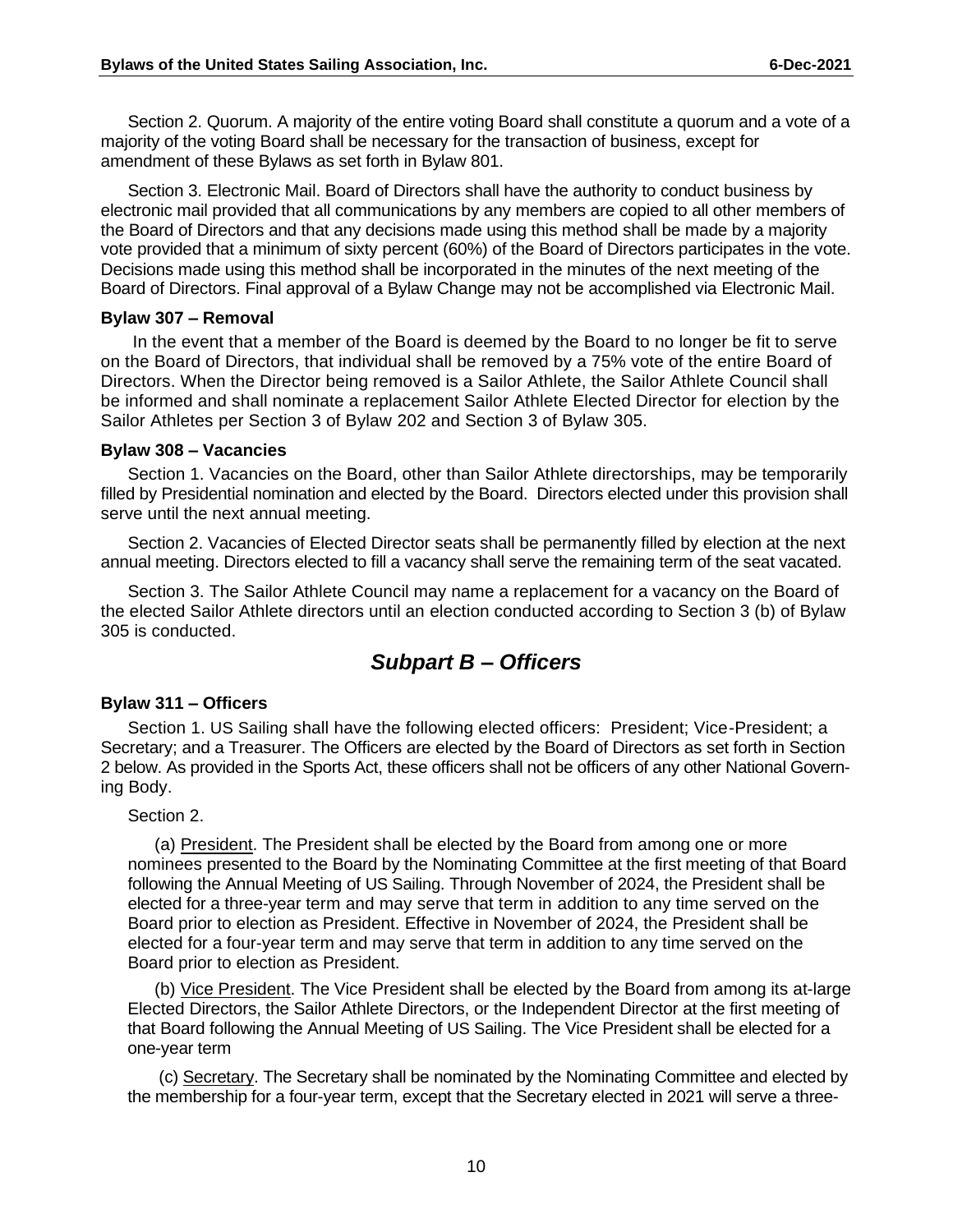year term. The Secretary also serves as chair of the Governance and Compliance Committee. The Secretary shall be a voting member of the Board. A person may serve up to two terms on the board as Secretary and in whatever capacities may not serve on the Board for more than eight years consecutively.

(d) Treasurer. The Treasurer shall be nominated by the Nominating Committee and elected by the membership for a four-year term, except that the Treasurer elected in 2021 will serve a threeyear term. The Treasurer also serves as chair of the Finance Committee. The Treasurer shall be a voting member of the Board. A person may serve up to two terms on the board as Treasurer and in whatever capacities may not serve on the Board for more than eight years consecutively.

(e) Honorary Vice President. The Chair of the Government Relations Committee, who is appointed by the President subject to the approval by the Board, may also use the title "Vice President, Government Relations" as needed to fulfill his duties. The Chair of the Government Relations Committee, however, is not a member of the Board of Directors and is not an Officer of US Sailing.

#### <span id="page-12-0"></span>**Bylaw 312 – Responsibility of Officers**

Section 1. President. (a) The president shall be the chair of US Sailing's Board of Directors and shall have the following responsibilities:

- (1) Preside at all meetings of US Sailing and the Board of Directors.
- (4) Fill by appointment any resigned or vacated seat among the Elected Directors, the Select Director, or the Independent Director until the next annual election as provided in these bylaws.
- (5) Appoint US Sailing's delegates to the General Assembly of World Sailing.

(b) In the event the President is unable to perform the duties of the office, the Board of Directors may designate a member of the Board to be interim President.

Section 2. Vice President. The Vice President shall assist the President in the performance of the President's responsibilities and shall preside at all meetings in the absence of the President or interim President.

Section 3. Secretary. The Secretary shall:

- (1) publish on-line, within 15 days of a meeting of the Board of Directors, an executive summary and list of approved actions, however, this report shall not be considered a part of the record of the proceedings required of the association, unless approved by the Board of Directors.
- (2) Keep a record of the proceedings of all meetings of US Sailing and the Board of Directors and publish as approved minutes.
- (3) Keep an accurate roll of all members of US Sailing.
- (4) Conduct the correspondence of US Sailing, send out all notices and perform other duties as usually pertain to the position of Secretary.

Section 4. Treasurer. The Treasurer shall:

- (1) Oversee the collection and receipt of all moneys, the keeping of a correct account thereof and the deposit of said moneys in the name of US Sailing in such bank or banks as may be designated by the Board.
- (2) Annually submit a report in writing of the financial condition of US Sailing.
- (3) Be bonded at the expense of US Sailing and in such amount as the Board may determine.
- (4) Perform such other duties as usually pertain to the position of Treasurer.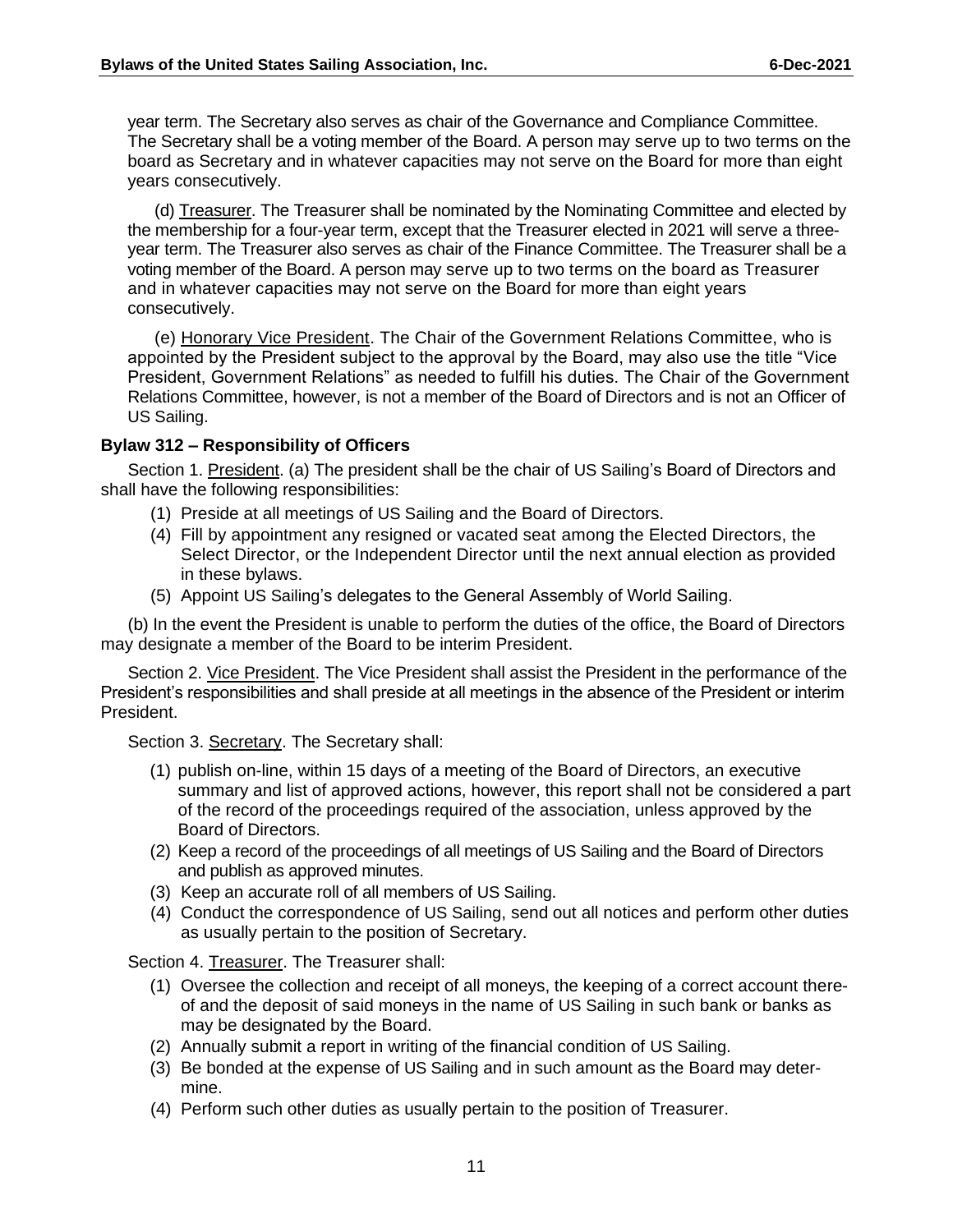### **PART IV – SAILOR ATHLETE REPRESENTATION**

#### <span id="page-13-1"></span><span id="page-13-0"></span>**Bylaw 401 – Sailor Athlete Council**

US Sailing shall have a Sailor Athlete Council. Any 10-Year or 10-Year+ Athlete may serve as a member of the Sailor Athlete Council.

#### <span id="page-13-2"></span>**Bylaw 402 – Responsibilities**

The Sailor Athlete Council shall have the following responsibilities:

- (1) to provide effective communications between Sailor Athletes and US Sailing.
- (2) from time to time to review and recommend to the Board of Directors for its approval interpretations of the term "Sailor Athlete" as defined and used in these Bylaws to ensure that it complies with the definition of "Athlete" promulgated by the USOPC.
- (3) to make reports and recommendations to the Board of Directors about matters affecting Sailor Athletes.
- (4) to participate in the Nominating Committee as required by Bylaw 515 Section 1 to assure the nomination and election of sufficient Sailor Athletes to the Board of Directors.
- (5) to provide to the President the names of 10-Year and 10-Year+ Sailor Athletes as candidates for appointment to certain committees as provided in Bylaw 403.
- (6) to approve nominations of Sailor Athletes to the Board as set forth in Bylaw 304.
- (7) to provide to the President the names of (10-Year, 10-Year+, or Actively Engaged) Sailor Athletes as candidates for appointment to any other committee of US Sailing not listed in Bylaw 403.
- (8) to conduct the nomination and election process for the US Sailing Representative and Alternate Representative to the USOPC Athlete Advisory Council.
- (9) to host a meeting, open to all currently competing Sailor Athletes, at least quarterly.

#### <span id="page-13-3"></span>**Bylaw 403 – Selection of Directors and Committee Members**

Section 1. The Sailor Athlete Council shall prescribe procedures, subject to the approval of the Nominating Committee, for the nomination of Sailor Athletes by Sailor Athletes to serve on the Board of Directors, having due regard for encouraging the best possible communication between Sailor Athletes and various interests within US Sailing.

Section 2. The Sailor Athlete Council shall recommend to the President the names of Sailor Athletes to be considered for appointment to US Sailing Committees as follows:

- (1) Before December 31, 2021, sufficient A-Level and B-Level Sailor Athletes to maintain at least 20% A-Level and B-Level Sailor Athletes on the committees listed in Section 7 (a) of Bylaw 511. Effective on or before December 31, 2021, sufficient 10-Year and 10- Year+ Sailor Athletes to maintain at least 33.34% 10-Year and 10-Year+ Sailor Athletes on the committees listed in Section 7 (a) of Bylaw 511.
- (2) Sufficient 10-Year, 10-Year+, and Actively Engaged Sailor Athletes to maintain at least 33.34% Sailor Athletes on all other US Sailing Committees.

Section 3. The following requirement applies to only Section 1 of this Bylaw and Section 2 sub-section (1) of this Bylaw. Before December 31, 2021, for the Board and the committees listed in Section 7 (a) of Bylaw 511, the division of Sailor Athletes must be as follows: Up to 50% of the Sailor Athletes must be A-Level and up to 50% of the Sailor Athletes may be B-Level. Effective on or before December 31, 2021, the division of Sailor Athletes must be 60% 10-Year and may be up to 40% 10-Year+.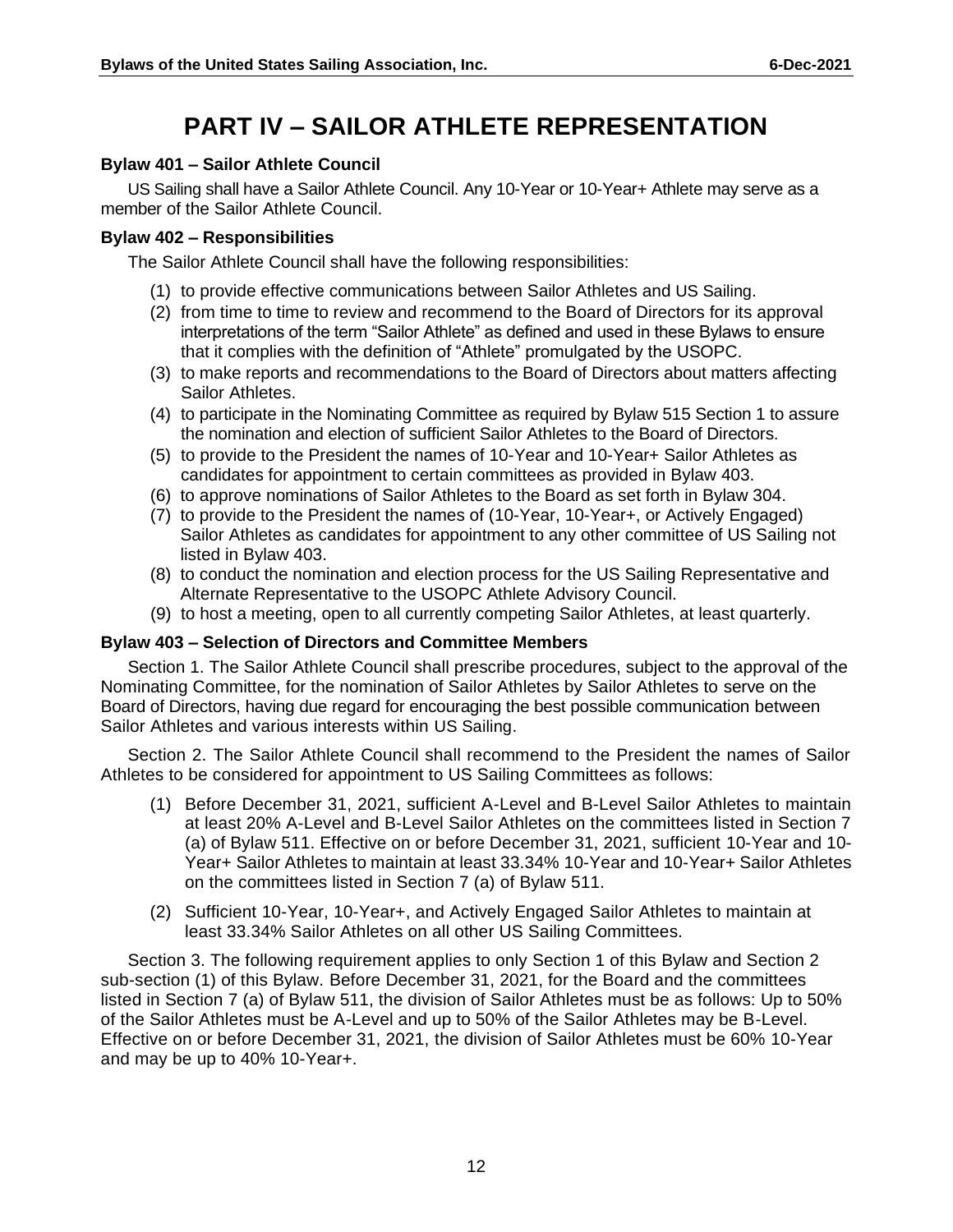### **PART V – DIVISIONS AND COMMITTEES**

#### *Subpart A – Divisions*

#### <span id="page-14-2"></span><span id="page-14-1"></span><span id="page-14-0"></span>**Bylaw 501 – General**

Section 1. Operating Divisions. US Sailing shall have the following Operating Divisions:

- (1) Management Division.
- (2) Championships Division.
- (3) Education Division.
- (4) Inshore / Smaller Boat Sailing Disciplines Division.
- (5) Race Administration
- (6) Sailing Venues Division

Section 2. Operating Division Chairs will be Nominated by the Nominating Committee, elected by the Board, shall oversee the committees that are assigned to them, and encourage, promote, and coordinate with the chairs of all committees to meet their respective duties and responsibilities. They shall obtain when necessary, the names of the proposed new chairs and members of each committee to serve during the next year and timely deliver them to the President for action. Recommendations for the removal and replacement of chairs and members of committees shall also be made to the President. Each Operating Division is composed of the chair and such committees as are described in the Regulations. The Operating Division shall perform such duties as are described in the Regulations. The Operating Division Chairs shall provide verbal and written reports on a quarterly basis, two divisions per month, the order to be determined annually by the President.

Section 3. Terms. The Operating Division Chairs shall serve for 3-year terms, with two Chairs Elected each year, on a rotating basis (1 and 2, 3 and 4, and 5 and 6).

Section 4. Special Division. US Sailing shall have the following Special Division:

(1) US Offshore. The Offshore Director is responsible for this Division as described in Subpart E of Part VI, Bylaws 631 through 633 and the Regulations.

### *Subpart B – Committees*

#### <span id="page-14-4"></span><span id="page-14-3"></span>**Bylaw 511 – General**

Section 1. Standing Committees. US Sailing shall have the following standing committees:

- (1) Appeals Committee
- (2) Finance Committee
- (3) Governance and Compliance Committee
- (4) Nominating Committee
- (5) Review Board
- (6) Ethics Committee
- (7) Compensation Committee
- (8) Diversity, Equity, and Inclusion Committee
- (9) International Selection Committee
- (10) Such other committees of a permanent nature as are created by the Board of Directors and described in the Regulations.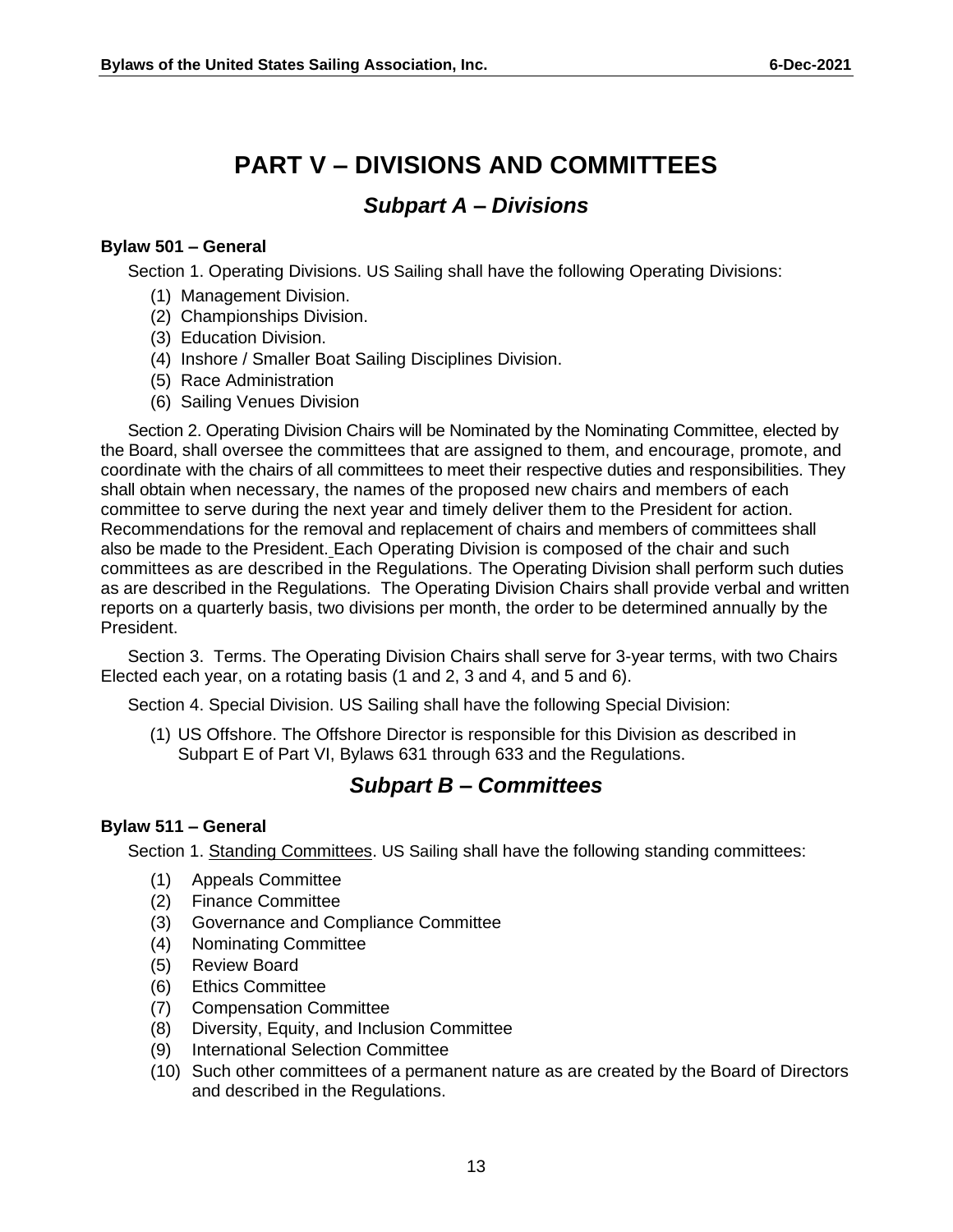Section 2. All members of standing committees must be General Members of US Sailing.

Section 3. All members of standing committees, including chairmen, shall be appointed by the President with the approval of the Board of Directors, except that members of the Nominating Committee shall be selected as described in Bylaw 515 and the Ethics Committee shall be selected as described in Bylaw 517.

Section 4. Unless otherwise stated in these bylaws or the regulations, terms for committee members, including chairs, shall be one year or until their successors are appointed.

Section 5. Each committee shall meet at least annually. A meeting may be held in person or by electronic means, but any decision made using telephonic or electronic means must be approved by a majority of the entire membership of the committee.

Section 6. Unless otherwise stated in these bylaws or the regulations, all committees shall be responsible to the Board of Directors and the Chief Executive Officer.

#### Section 7. Sailor Athlete Representation.

(a) Minimum Committee Composition Requirement – 10-Year and 10-Year+ Sailor Athletes shall comprise at least 33.34% (at least half of whom shall be 10-Year Sailor Athletes) of the members of the following committees:

- (1) Review Board,
- (2) Nominating Committee,
- (3) Ethics Committee,
- (4) Finance Committee,
- (5) International Selection Committee, and
- (6) any other committee whose event is approved by the Board of Directors as the vehicle for the selection of athletes to represent the USA in international competition (the list of which shall be published and maintained on the US Sailing Website).

(b) 10-Year and 10-Year+ Sailor Athletes should comprise at least 33.34% of the nominees for the World Sailing Delegation, recognizing that World Sailing determines which nominees are accepted. Further, when the World Sailing Delegation meets to discuss and propose policy positions for the US Sailing Board to consider, at those meetings the members of the SAC shall provide the elected athlete voice, and 2 representatives from the staff leadership of the Olympic Sailing Program/US Sailing Team.

(c) 10-Year, 10-Year+, and Actively Engaged Sailor Athletes must comprise at least 33.34% of the members of all other committees not listed in Sections 7 (a) above.

Section 8. Special Committees. Special committees may be appointed by the Board of Directors or the President with the approval of the Board of Directors. Any special committee must meet the requirement of Section 7 (c) above.

Section 9. Motion to Discharge. The provisions of these bylaws notwithstanding, all standing and special committees shall be subject to the motion to discharge a committee.

#### <span id="page-15-0"></span>**Bylaw 512 – Appeals Committee**

Section 1. Composition. The committee shall be composed of a chairman and four additional members. The committee shall appoint a secretary who shall not be a member of the committee.

Section 2. Terms. Terms of the members of the committee shall be three years or until their successors are appointed. Such terms shall be staggered so that the terms of one or two members' terms expire each year. The chairman and the secretary each shall serve for a term of one year or until a successor is appointed.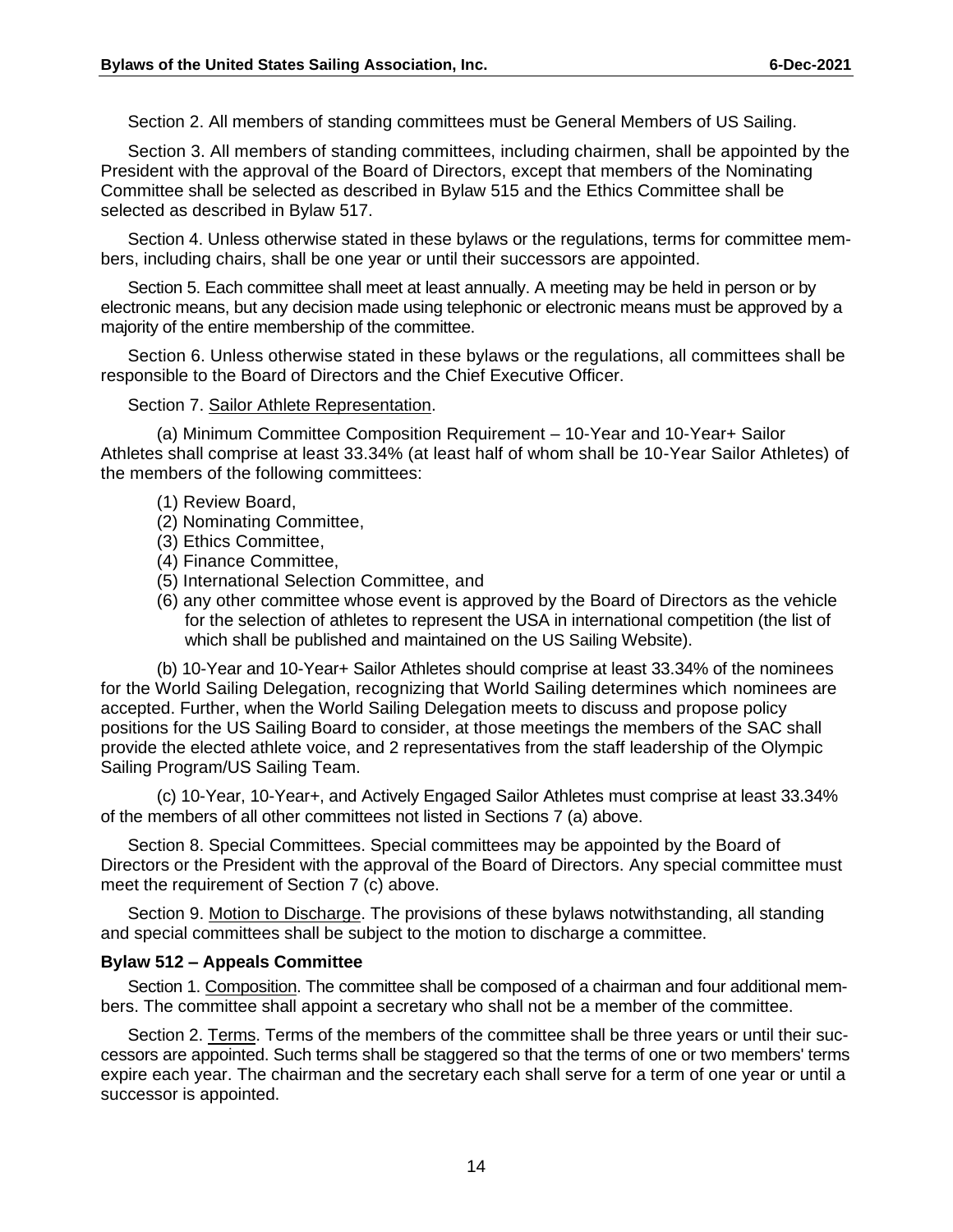Section 3. Duties. The committee shall decide in conformity with the Racing Rules of Sailing all appeals properly submitted to it, employing such procedures for handling appeals as are contained in the racing rules.

Section 4. Precedence of Certain Appeals. Appeals will be considered in the order received, except that appeals of decisions of a protest committee made under Rule 69.2 and requests by a protest committee for confirmation or correction of such decisions made under Rule 70.2, and expedited appeals made under Rule R8 take precedence over any other matters pending at the time.

#### <span id="page-16-0"></span>**Bylaw 513 – Finance Committee**

Section 1. Composition. The committee shall be composed of the Treasurer as chair and six (6) members, three (3) voting members and three (3) non-voting members. At least two (2) of the three (3) voting members shall be Elected Directors (Bylaw 302). At least one (1) of the three (3) voting members shall be a Sailor Athlete (Bylaw 105(2)). The US Sailing Chief Financial Officer shall serve as non-voting ex-officio members of the committee. The US Sailing Foundation shall select from its board one (1) member to be a non-voting ex officio member of this committee.

Section 2. Duties. The committee shall

- (1) hire the independent auditors for US Sailing, review the report of the independent auditors, tax forms, and management letter and recommend action as needed. The committee shall investigate matters of fiscal controls and disclosure and such other matters as directed by the Board of Directors;
- (2) prepare a financial summary to the Board of Directors at least quarterly;
- (3) develop the process for budget preparation and review the budget before submission to the Board of Directors;
- (4) perform the risk management function of US Sailing and make appropriate recommendations to the Board; and
- (5) perform other duties of a financial nature as the Board may direct.

#### <span id="page-16-1"></span>**Bylaw 514 – Governance and Compliance Committee**

Section 1. Composition. The committee shall be composed of the Secretary as chair and at least four additional members selected for their experience in the governance of sports or volunteer-based organizations.

Section 2. Duties. The committee shall:

- (1) review all proposed amendments to these bylaws and the regulations and edit same for composition, draft amendment proposals when requested, have the right to originate amendments, and may consolidate similar amendments for joint proposal subject to acceptance by the proposers. The committee may also include its recommendation for action on any bylaw or regulation proposal.
- (2) receive the recommendations of the USOPC for structure and governance of US Sailing as a National Governing Body (NGB) and formulate proposals for compliance for Board approval;
- (3) receive the recommendations of World Sailing for compliance of US Sailing as a National Authority under World Sailing rules and formulate proposals for compliance for Board approval; and
- (4) Review the structure and governance of US Sailing and make recommendations to the Board for appropriate changes, both in structure and personnel.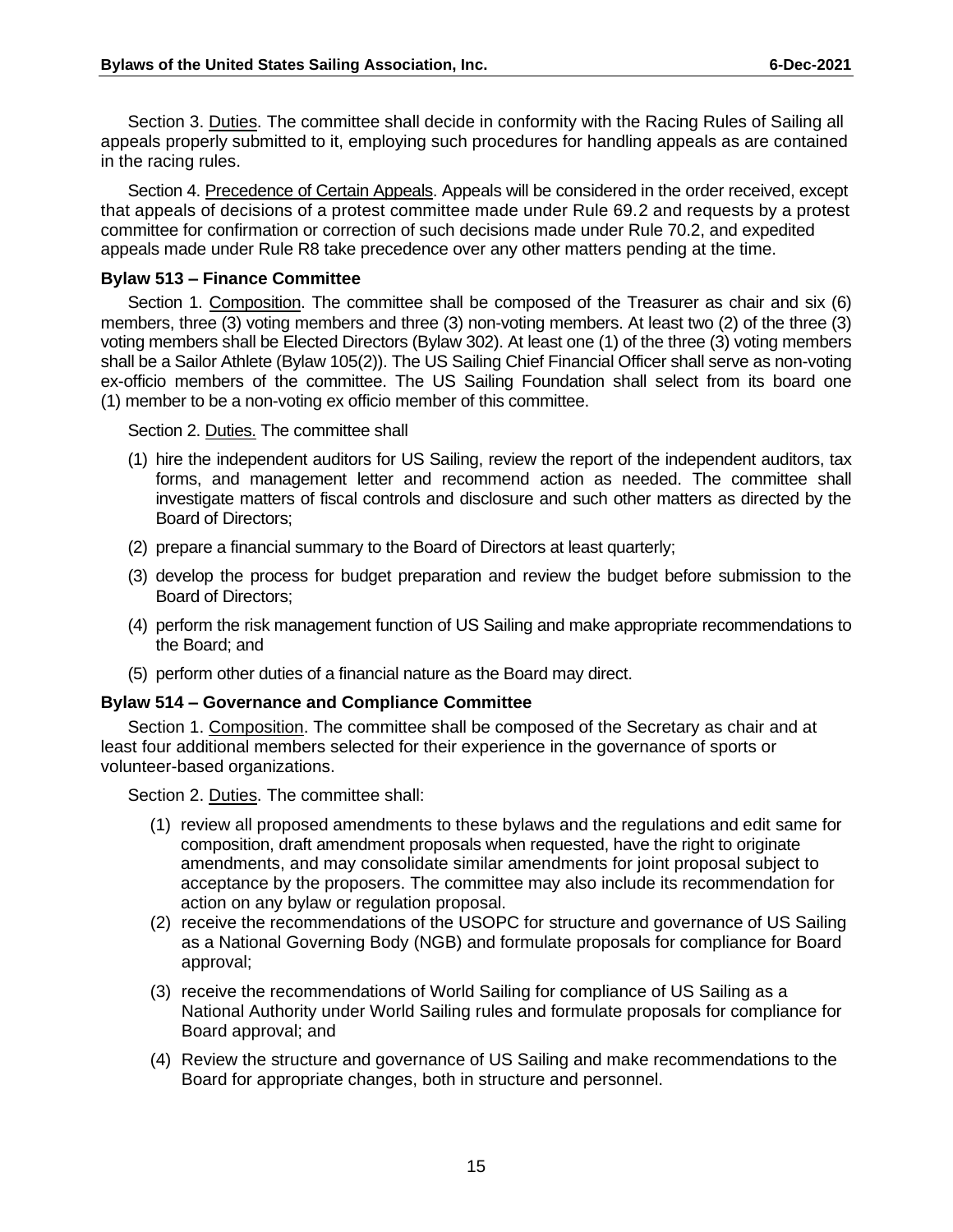#### <span id="page-17-0"></span>**Bylaw 515 – Nominating Committee**

Section 1. Composition. The committee shall be composed of:

- (1) One member of the current Board who is selected by the Board, who is the Chair. This member of the Board may be an elected Director, the Secretary, or the Treasurer, but this member must not be eligible for re-nomination to that Board position. This member's term is one year, but they may be re-nominated if they continue to meet the requirements of this sub-section.
- (2) The most recent past president available.
- (3) Three At-Large Members who are selected by the Nominating Committee in staggered three year terms, one each year. These members must have experience in the areas of US Sailing listed in Section 2 of Bylaw 303. These members may be past Board members or Officers, and are expected to have a comprehensive view of US Sailing and its activities.
- (4) Three (3) Sailor-Athletes appointed by the Sailor Athlete Council in accordance with Section 7 of Bylaw 511 to staggered 3-year terms.
- (5) The President, with the approval of the Board of Directors, may appoint a non-voting legal advisor as a consultant for this committee in the area of compliance with New York not-for-profit law and the Ted Stevens Olympic and Amateur Sports Act, each as amended from time to time.

Section 2. Terms. Terms of the voting members of the committee shall be three years or until their successors are appointed, except as described in Section 1(1) of this Bylaw.

Section 3. Nominating Duties. The committee shall:

- (1) No later than 90 days before the annual meeting, nominate individuals for open seats on the Board of Directors as contemplated by Bylaw 304. The list of nominations by the Nominating Committee shall be posted on US Sailing's web site no later than 90 days before the annual meeting.
- (2) Develop rules to be published in the regulations governing details of the election process for positions on the Board of Directors and governing campaigning by nominees for these positions.
- (3) 30 days prior to the Annual Meeting, provide the President with the list of nominated Division Chairs as required under Bylaw 501.

#### <span id="page-17-1"></span>**Bylaw 516 – Review Board**

Section 1. Composition. The committee shall be composed of a chairman and such additional members as the Board may determine in the Regulations (but not less than five total members).

Section 2. Duties. The committee shall perform the duties described in Regulation 15 regarding grievances and disciplinary proceedings.

#### <span id="page-17-2"></span>**Bylaw 517 – Ethics Committee**

Section 1. Composition. The committee shall be composed of a chair, the current Chair of the Sailor-Athlete Council and other individuals not serving on the Board of Directors, but elected to serve on the Ethics Committee by the Board of Directors who bring experience in ethics and resolution of ethical issues.

Section 2. Terms. With the exception of the chair, terms of the members of the committee shall be three years or until their successors are appointed. Such terms shall be staggered on a schedule as described in the regulations.

Section 3. Duties. The committee shall: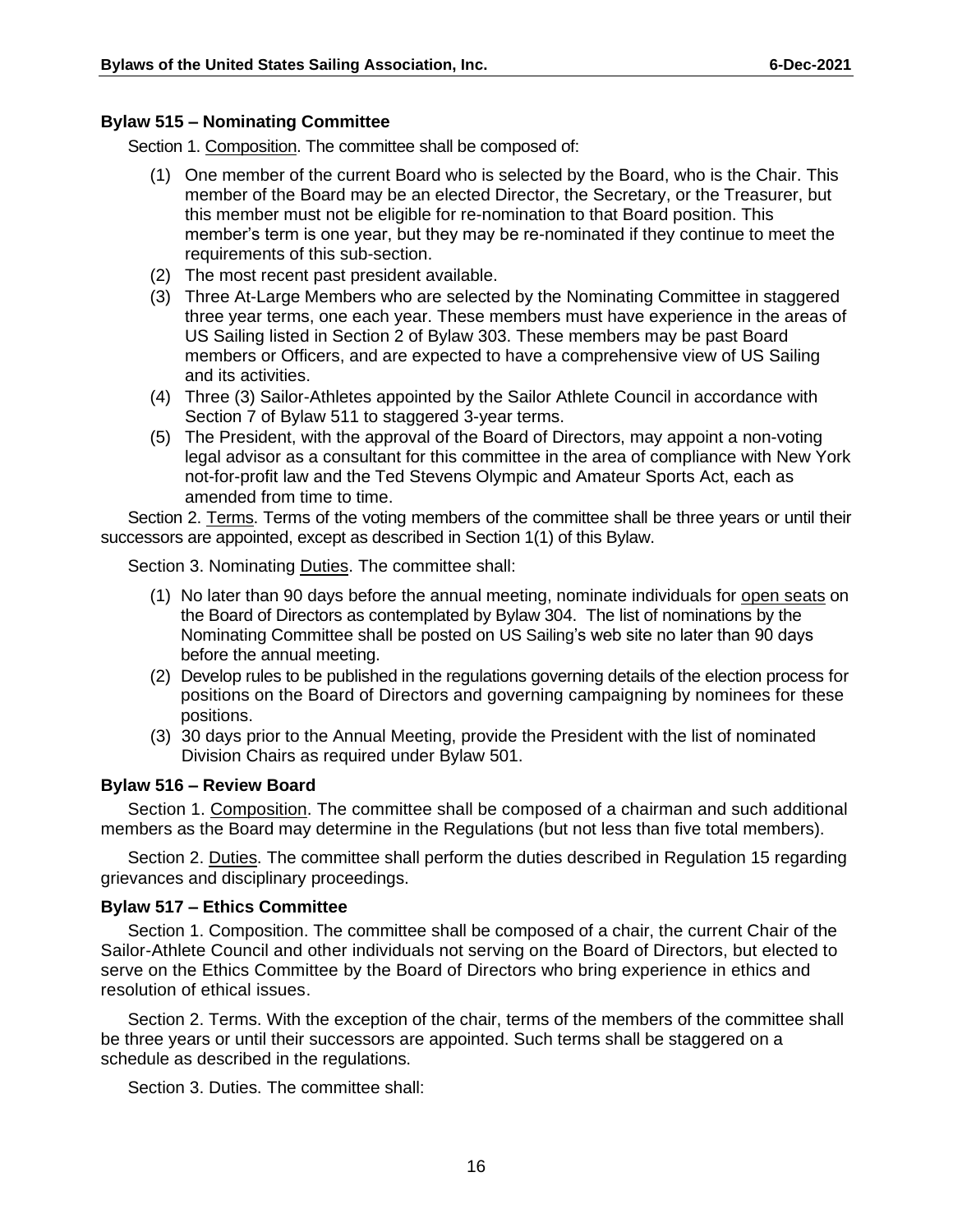- (1) perform the ethics oversight of US Sailing.
- (2) develop policies and procedures for Board approval that provide guidance for US Sailing committees and staff to resolve ethical issues, and
- (3) provide guidance in this area, when requested, to committees or staff..

#### <span id="page-18-0"></span>**Bylaw 518 – Compensation Committee**

Section 1 Composition. The committee is composed of a Board member as chair, the Vice President, and one additional 10-Year Sailor Athlete as voting members and the Treasurer as an ex officio non-voting member. Each member selected must have experience as a professional manager or executive or other relevant experience.

Section 2. Terms. Except for the chair, terms of the members of the committee shall be three years or until their successors are appointed and approved. The terms shall be staggered on a schedule such that one member's term expires each year.

Section 3. Duties regarding Chief Executive Officer. The committee shall:

- (1) Develop procedures and criteria for evaluating the performance of the Chief Executive Officer which must be approved by the Board;
- (2) Annually evaluate the performance of the Chief Executive Officer using these procedures and criteria;
- (3) Periodically meet with the CEO during the year to guide the CEO regarding the performance standards and criteria;
- (4) Report to the Board of Directors after each meeting with the CEO, and
- (5) As preparation for the annual budget approval, review with the CEO all proposed salary increases, incentive awards, and bonus awards for reasonableness. The Chair shall report the result of this review and any comments to the Board

Section 4. Duties regarding the Executive Director of Olympic Sailing (ED of USOS). The committee, along with the CEO, shall:

- (1) Develop procedures and criteria for evaluating the performance of the ED of USOS which must be approved by the Board;
- (2) Annually evaluate the performance of the ED of USOS using these procedures and criteria;
- (3) Periodically meet with the ED of USOS during the year to guide the ED of USOS regarding the performance standards and criteria; and
- (4) Report to the Board of Directors after each meeting with the ED of USOS.

#### <span id="page-18-1"></span>**Bylaw 519 – Diversity, Equity, and Inclusion Committee**

Section 1. Composition. The committee shall be composed of a Chair, proposed by the President and confirmed by the Board, and up to 12 other voting members. A non-voting staff liaison and a non-voting board liaison may be assigned to the committee.

Section 2. Terms. Terms of the members of the committee shall be two years or until their successors are approved by the Board. Such terms shall be staggered so that the terms of one or two members' terms expire each year. The Chair shall serve for a term of three years and up to two terms or until a successor is approved by the Board.

Section 3. Duties. The committee shall:

(1) Advise and Consult with the Board and staff leadership on matters of diversity, equity and inclusion in the sport of sailing and within US Sailing's leadership, staff and volunteer demographics. This includes, but is not limited to: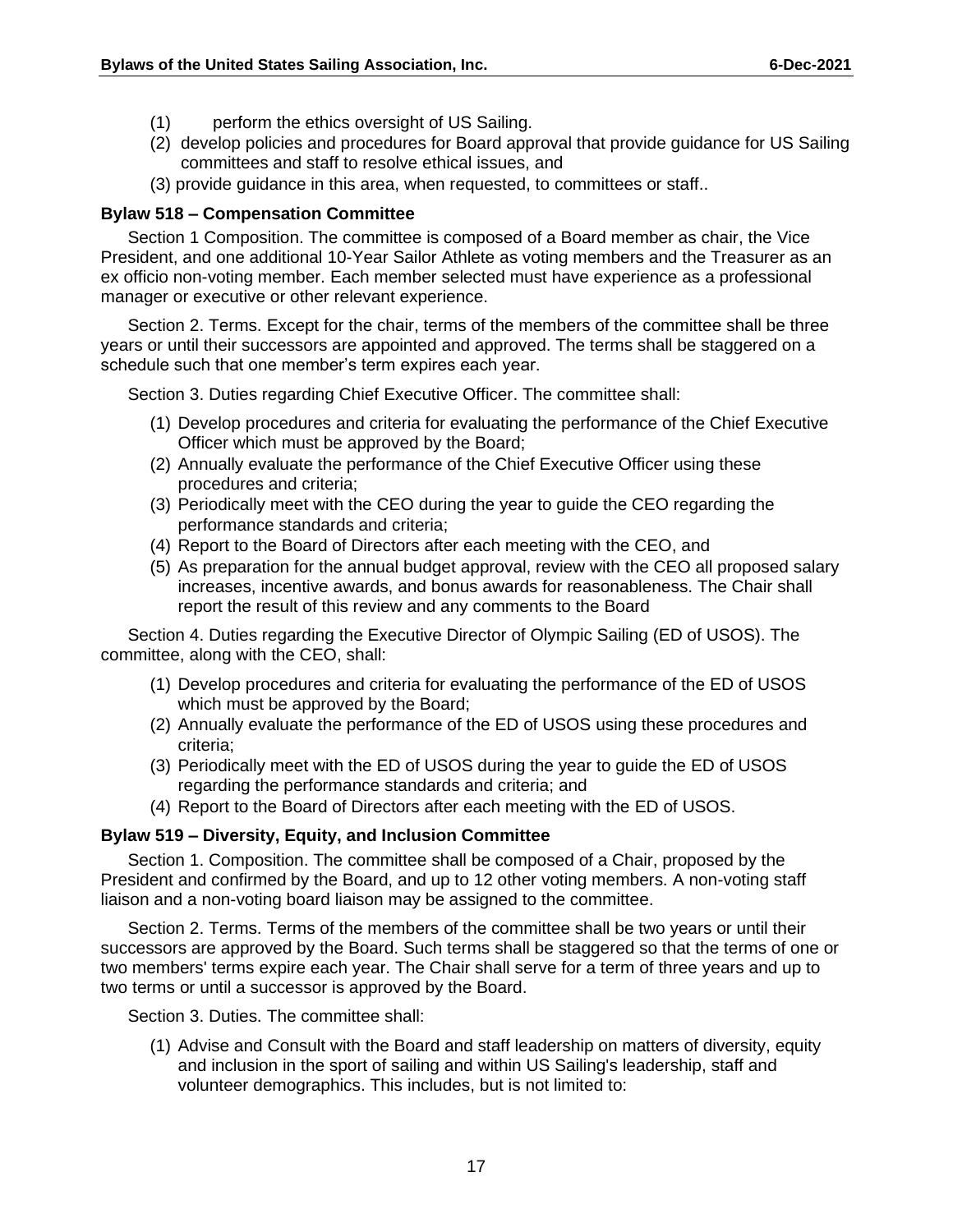- (a) Advising the Board, Foundation Board, Staff leaders and committee chairs on the recruitment, retention and promotion of diverse sailing leaders and proposing specific diverse leaders for the Board, Staff and Committees of US Sailing.
- (b) Advising US Sailing Staff and Volunteer Leadership on policies and procedures to ensure they comport with best practices of improving diversity, equity and inclusion
- (2) Develop and propose initiatives to the Board and staff leadership that are financially prudent and consistent with US Sailing's commitment to making sailing more diverse, equitable and inclusionary.
- (3) Help implement these initiatives.

#### <span id="page-19-0"></span>**Bylaw 520 – International Selection Committee**

Section 1: Composition. The committee shall be composed of a Chair, proposed by the President and confirmed by the Board, and no less than eight (8) and as many as fourteen (14) voting members. The committee shall include at least three (3) US Sailing Board members: the US Sailing Representative and Alternate Representative to the USOPC Athlete Advisory Council and at least one other Sailor Athlete from the US Sailing Board of Directors. The committee shall also include the Executive Director of US Olympic Sailing Program and key Olympic staff as voting members. The additional voting members of the committee should have relevant expertise including prior Delegation Event (Olympic and/or Pan Am Games) experience either as competitors, coaches or both. Athlete representatives will equal at least 33.34% of the voting members of the committee in compliance with Bylaw 403 Section 3..

Section 2. Terms. Terms of the members of the committee should be four (4) years to synchronize with the Olympic quadrennium cycle. The Committee Chair shall serve no more than two (2) consecutive terms in office unless exception is approved by the US Sailing Board of Directors. Committee members shall serve no more than four (4) consecutive terms.

Section 3 Duties. The committee shall ensure that the processes for selecting athletes to represent the United States in certain international sailing events including, but not limited to, the events listed in US Sailing Regulation 12.01 are defined, approved, communicated, and published in a timely manner. The committee shall also review the entry and selection requirements of Protected Competitions. The committee shall ensure that these processes are in compliance with the Ted Stevens Act and USOPC Bylaws governing the opportunity of an athlete to participate.

Section 4 Composition when Considering Paralympic Selections. In addition to the composition requirements outlined in Section 1 (above), the make-up of the committee when overseeing the selection of athletes, coaches, and/or staff for a Para Sailing Protected Competition, at least half of the athlete representatives (10-Year and 10-Year+) involved in the Selection Process will have obtained their status as a Sailor Athlete through competing in a Para Sailing event.

### **PART VI – ADMINISTRATION**

#### *Subpart A – Chief Executive Officer*

#### <span id="page-19-3"></span><span id="page-19-2"></span><span id="page-19-1"></span>**Bylaw 601 – Designation**

Section 1. US Sailing shall have a Chief Executive Officer who is the leader of management and vested with the authority to make decisions on behalf of management.

Section 2. The Board shall hire and oversee the Chief Executive Officer, who shall be responsible for staff functions. The Chief Executive Officer shall oversee the hiring and firing of all staff and the staff's ethical and competent implementation of the Board's policies, guidance and strategic direction of US Sailing. The Chief Executive Officer shall, either directly or by delegation,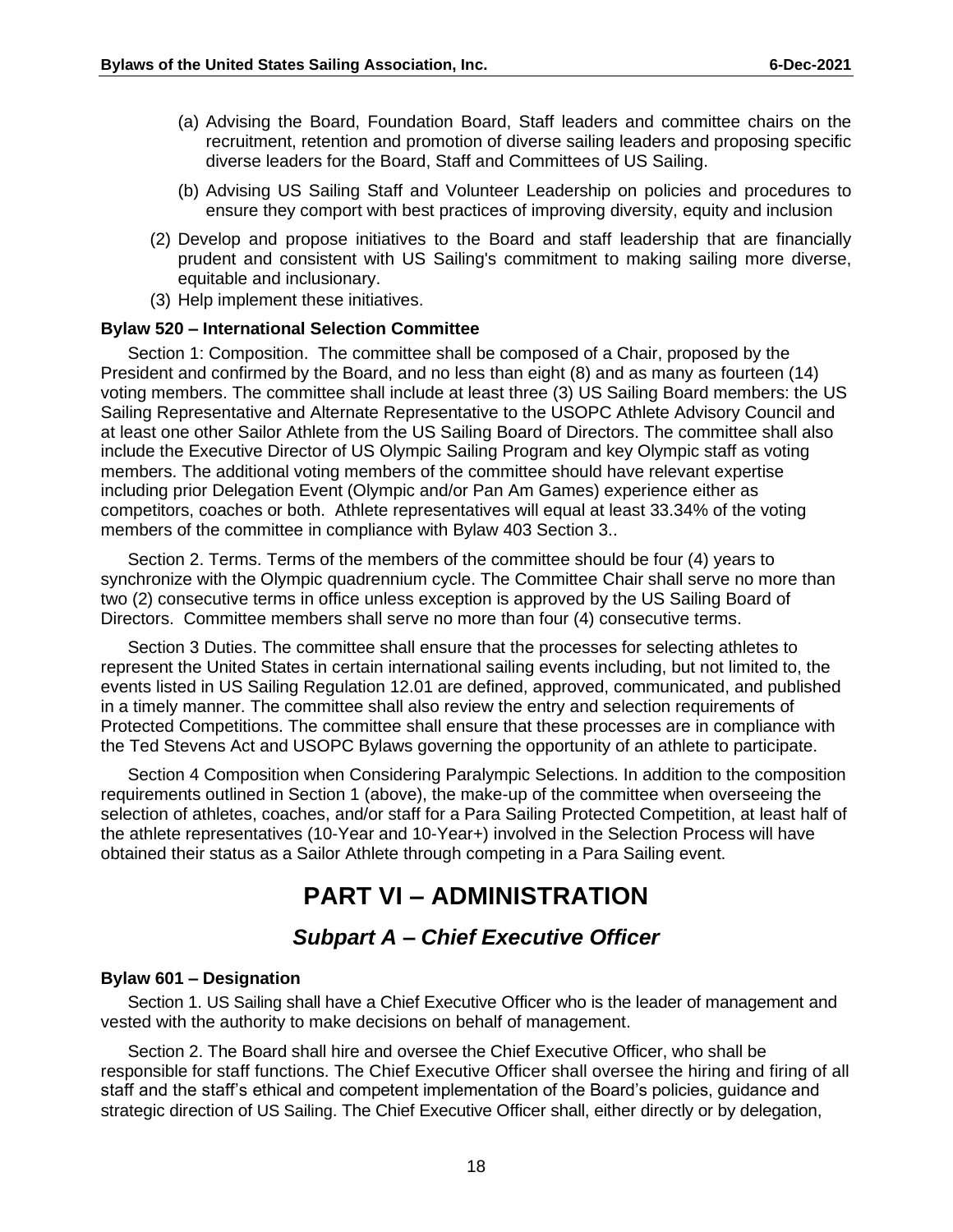manage staff functions; determine the size and compensation of, hire and terminate the professional staff in accordance with US Sailing compensation policies and guidelines (established by the Board); develop a strategy for achieving US Sailing's mission, goals and objectives and present the strategy for approval by the Board; be responsible for resource generation and allocation; coordinate international activities; act as US Sailing's spokesperson (with the President); prepare and submit quadrennial and annual budgets to the Board; and perform all functions as usually pertain to the office of Chief Executive Officer.

#### <span id="page-20-0"></span>**Bylaw 602 – Tenure**

The Chief Executive Officer shall be employed by the Board of Directors for whatever term the Board deems appropriate. The Chief Executive Officer may be removed by the Board at any time, with or without cause, but removal shall not affect the contract rights, if any, of the Chief Executive Officer. If the Chief Executive Officer has a contract of employment with US Sailing, the contract shall provide that the Chief Executive Officer's employment may be terminated by the Board with or without cause.

#### <span id="page-20-1"></span>**Bylaw 603 – Secretary General**

The Chief Executive Officer shall serve as Secretary General of US Sailing and in that capacity shall represent the US Sailing in relations with the international sports federation for sailing recognized by the International Olympic Committee and at international sailing functions and events.

#### <span id="page-20-2"></span>**Bylaw 604 – Responsibilities**

The Chief Executive Officer shall:

- (1) develop a strategy for achieving US Sailing's mission, goals and objectives and present the strategy to the Board of Directors for approval;
- (2) prepare and submit quadrennial and annual budgets to the Board for approval;
- (3) determine the staff needed to effectively carry out US Sailing's mission, goals and objectives, within US Sailing's budget;
- (4) oversee the hiring and termination of all staff;
- (5) either directly or by delegation manage all staff functions;
- (6) be responsible for development of financial resources and allocation of resources;
- (7) coordinate US Sailing's international activities;
- (8) review and support US Sailing's Olympic Sailing and Athlete Development Programs;
- (9) with the President, act as the US Sailing's spokesperson;
- (10)Serve as a non-voting member of the US Sailing Board of Directors (ex-officio);
- (11)Serve as a non-voting member of the US Sailing Foundation Board of Directors (exofficio);
- (12)Serve as a non-voting member of the USOPC NGB Council; and
- (13) perform all functions as usually pertain to the office of Chief Executive Officer.

### *Subpart B – Executive Director of US Olympic Sailing*

#### <span id="page-20-4"></span><span id="page-20-3"></span>**Bylaw 606 – Designation**

Section 1. US Sailing shall have a Executive Director of US Olympic Sailing Program (ED of USOS), who shall be the leader of Olympic Programs and vested with the authority to make decisions on behalf of the Olympic Division. Any candidate for ED of USOS shall be approved by the Board of Directors before US Sailing issues any offer of employment.

Section 2. The ED of USOS, shall be responsible for Olympic Program staff functions. The ED of USOS shall report to the Chief Executive Officer and shall oversee the hiring and firing of all Olympic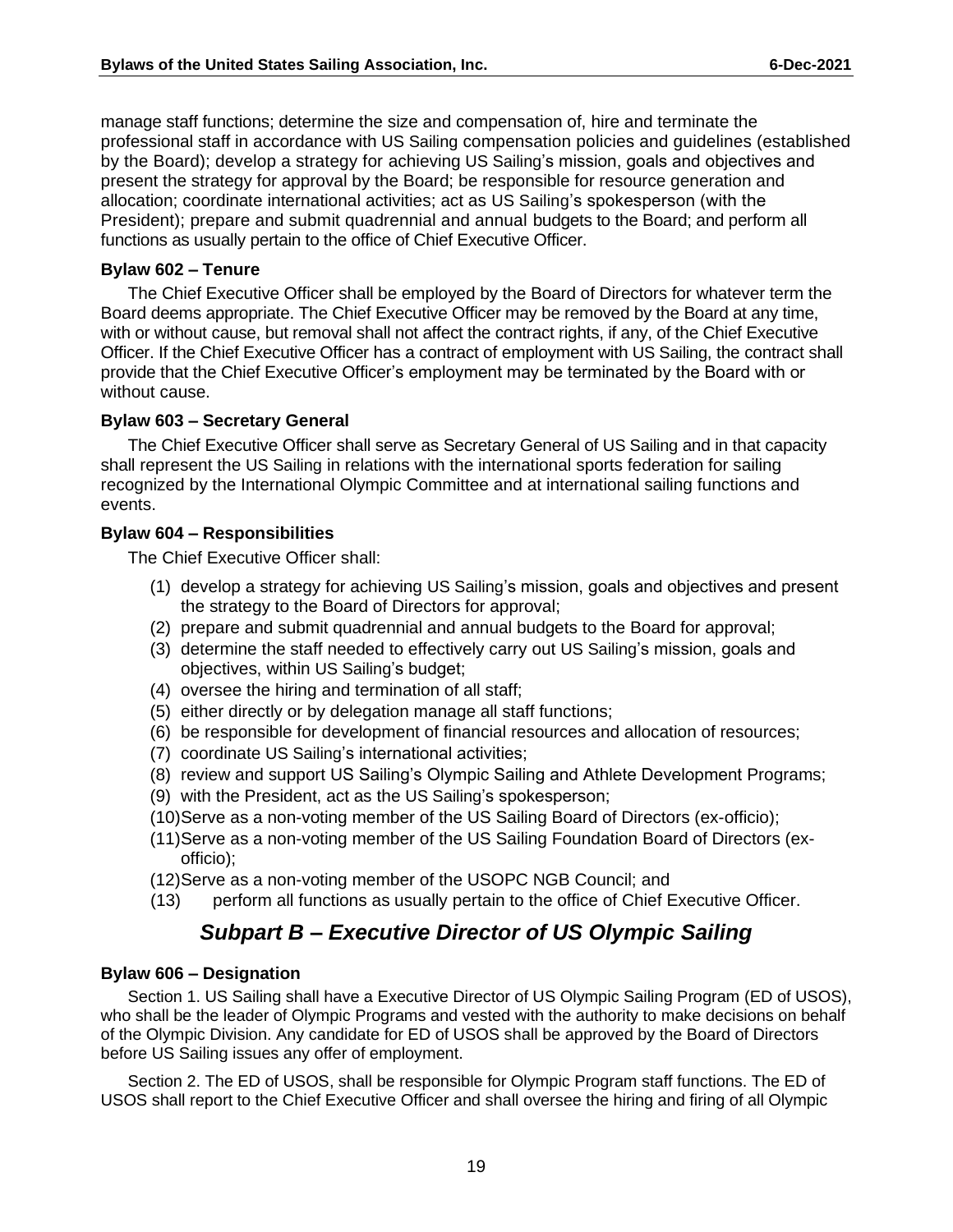Program staff and the staff's ethical and competent implementation of the Board's policies as implemented by the Chief Executive Officer. The ED of USOS shall, either directly or by delegation, manage Olympic Program staff functions; determine the size and compensation of, hire and terminate the professional Olympic Program staff in accordance with US Sailing compensation policies and guidelines (as established by the Board and implemented by the Chief Executive Officer); develop a strategy for Olympic Program success; be responsible for resource generation and allocation; act as spokesperson for the Olympic Program; prepare and submit quadrennial and annual budgets to the Chief Executive Officer; and perform all functions as usually pertain to the Olympic Program.

#### <span id="page-21-0"></span>**Bylaw 607 – Tenure**

The term of employment of the ED of USOS shall be approved and established jointly by the Chief Executive Officer and the Board of Directors as they deem appropriate. The ED of USOS may be removed at any time, with or without cause, but removal shall not affect the contract rights, if any, of the ED of USOS. If the ED of USOS has a contract of employment with US Sailing, the contract shall provide that the ED of USOS' employment may be terminated by the Chief Executive Officer with the consent of the Board, with or without cause.

#### <span id="page-21-1"></span>**Bylaw 608 – Responsibilities**

- (1) Develop a strategy for achieving success at the Olympic, Paralympic and Pan Am Games, and the Youth World Championship, and other USOPC Designated Events as adopted by US Sailing;
- (2) Work with the Chair of the International Selection Committee to ensure that the approved selection procedures for Delegation Events, as defined in USOPC Bylaws Section 1.3, are published and communicated in a timely manner and easily accessible on the US Sailing website.
- (3) Prepare and submit quadrennial and annual budgets to the Chief Executive Officer;
- (4) Determine the staff needed to effectively carry out the mission, goals and objectives of the Olympic Program;
- (5) Oversee the hiring and termination of all Olympic Program staff per US Sailing guidelines as implemented by the Chief Executive Officer and the Board;
- (6) Be responsible for resource generation and allocation of resources for the Olympic Program;
- (7) Act as spokesperson for the Olympic Program;
- (8) Serve as a member of the International Selection Committee; and
- <span id="page-21-2"></span>(9) Perform all functions as usually pertain to the Executive Director of US Olympic Sailing Program.

#### *Subpart C – Finances*

#### <span id="page-21-3"></span>**Bylaw 611 – Yearly Budget**

US Sailing shall have an annual and quadrennial budget approved by its Board of Directors.

#### <span id="page-21-4"></span>**Bylaw 612 – Audit**

Each year US Sailing shall have an annual audit of its books and accounts prepared by an independent certified public accountant as recommended by the Finance Committee. (See Bylaw 513). The Finance Committee shall provide the auditor's report to the Board of Directors upon completion.

#### <span id="page-21-5"></span>**Bylaw 613 – Individual Liability**

No individual director of the Board or officer shall be personally liable in respect to any debt or other obligation incurred in the name of US Sailing pursuant to the authority granted directly or indirectly by the Board of Directors.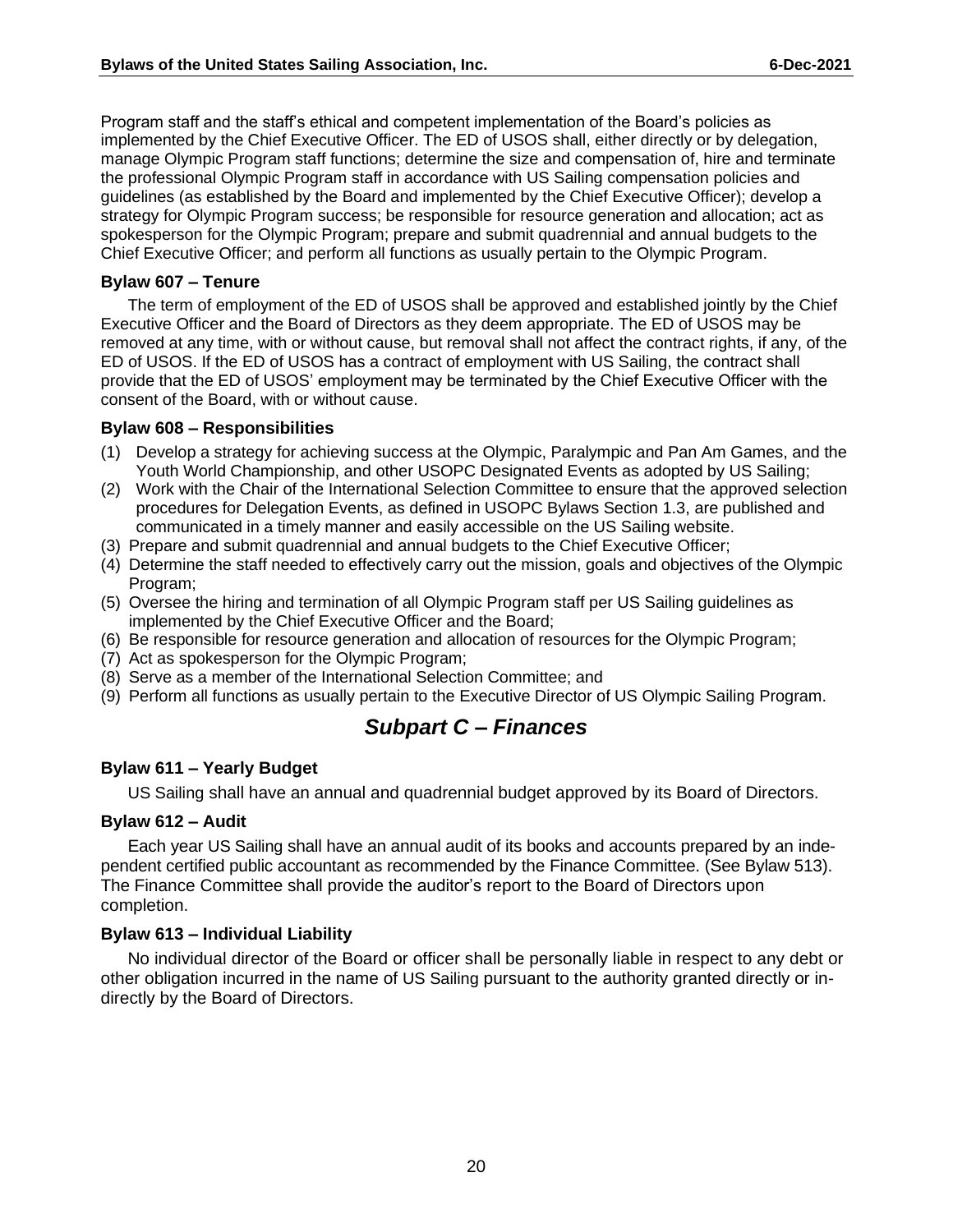#### *Subpart D – Miscellaneous*

#### <span id="page-22-1"></span><span id="page-22-0"></span>**Bylaw 621 – Indemnification**

Section 1. US Sailing shall defend, indemnify and hold harmless any person who is a party or who is threatened to be made a party to any threatened, pending or completed action, suit or proceeding, whether civil, criminal, administrative or investigative by reason of the fact that he/she, his/her testator or intestate is or was a director, officer, or employee of US Sailing, or is or was serving at the request of US Sailing as a director, officer, or employee of another corporation, partnership, joint venture, trust or other enterprise, against reasonable expenses (including attorneys' fees), judgments, fines and amounts paid in settlement, as a result of such action, suit or proceeding, or any appeal therein, to the extent permitted by law.

Section 2. The board of directors in their discretion may authorize US Sailing to defend, indemnify and hold harmless any person other than a director, officer, or employee for expenses incurred or other amounts paid in any civil or criminal action, suit or proceeding to which such person was, or was threatened to be, made a party by reason of the fact that he/she, his/her testator or intestate is or was acting in any matter as an agent or otherwise on behalf of US Sailing.

#### <span id="page-22-2"></span>**Bylaw 622 – Savings Clause**

Failure of literal or complete compliance with provisions of these bylaws with respect to dates and times of notice, or the sending or receipt of the same, or errors in the phraseology of notice of proposals, which in the judgment of the members at meetings held do not cause substantial injury to the rights of members, shall not invalidate the actions or proceedings of the Board of Directors or other bodies so affected.

#### *Subpart E – Offshore Director*

#### <span id="page-22-4"></span><span id="page-22-3"></span>**Bylaw 631 – Designation**

Section 1. US Sailing shall have an Offshore Director who shall be the leader of Offshore Programs and vested with the authority to make decisions on behalf of US Offshore. Any candidate for Offshore Director shall be approved by the Board of Directors before US Sailing issues any offer of employment.

Section 2. The Offshore Director shall be responsible for Offshore Program staff functions. The Offshore Director shall report to the Chief Executive Officer and shall oversee the hiring and firing of all Offshore Program staff and the staff's ethical and competent implementation of the Board's policies as implemented by the Chief Executive Officer. The Offshore Director shall, either directly or by delegation, manage US Offshore staff functions; determine the size and compensation of, hire and terminate the professional US Offshore staff in accordance with US Sailing compensation policies and guidelines (as established by the Board and implemented by the Chief Executive Officer); develop a strategy for Offshore Program success; be responsible for resource generation and allocation; act as spokesperson for the Offshore Program; prepare and submit annual budgets to the Chief Executive Officer; and perform all functions as usually pertain to the Offshore Program.

#### <span id="page-22-5"></span>**Bylaw 632 Tenure**

The term of employment of the Offshore Director shall be approved and established jointly by the Chief Executive Officer and the Board of Directors as they deem appropriate. The Offshore Director may be removed at any time, with or without cause, but removal shall not affect the contract rights, if any, of the Offshore Director. If the Offshore Director has a contract of employment with US Sailing, the contract shall provide that the Offshore Director's employment may be terminated by the Chief Executive Officer with the consent of the Board, with or without cause.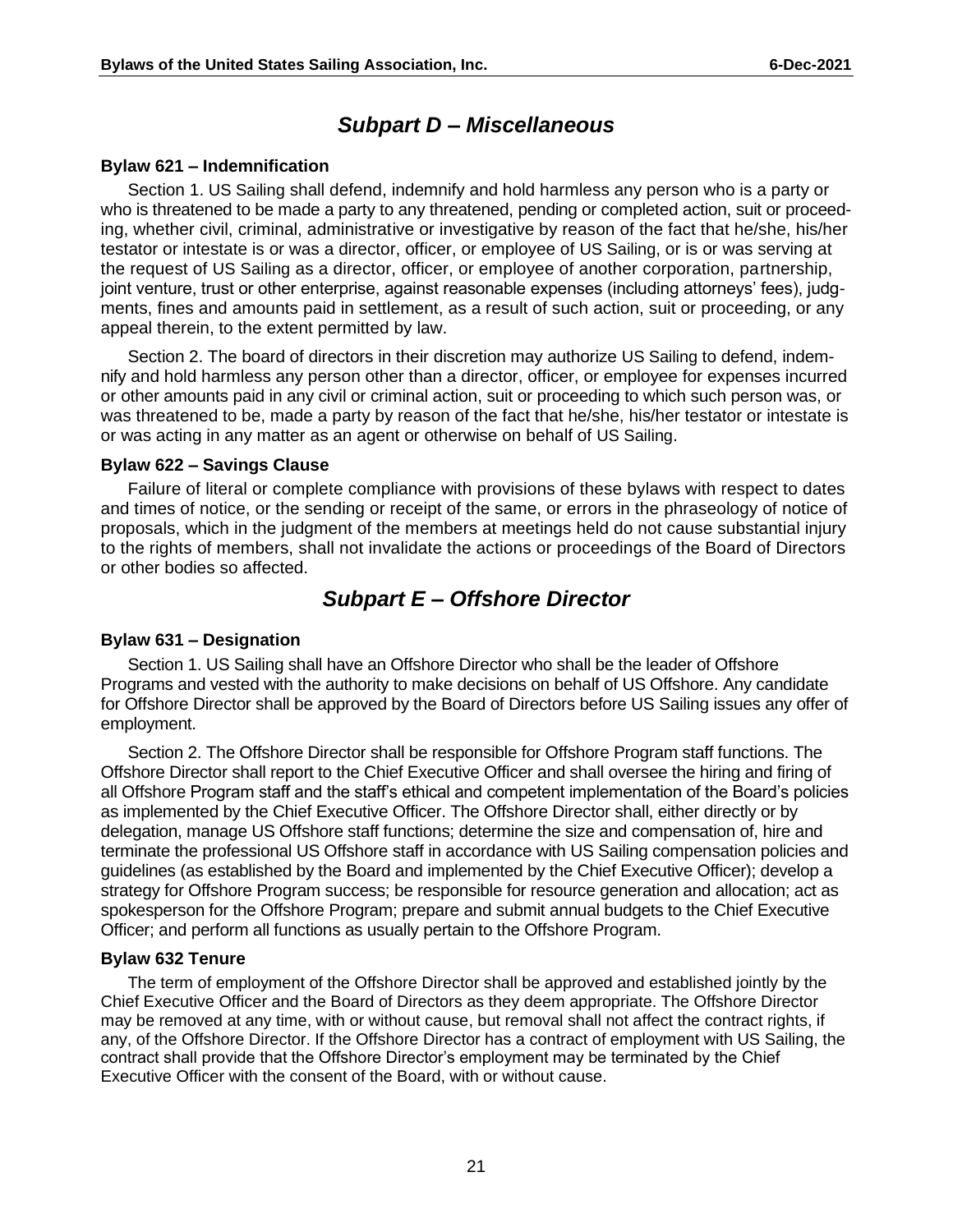#### <span id="page-23-0"></span>**Bylaw 633 – Responsibilities**

- 1. Develop a strategy supporting and expanding offshore sailing in the United States, as described in the Regulations.
- 2. Prepare and submit annual budgets to the Chief Executive Officer;
- 3. Determine the staff needed to effectively carry out the mission, goals and objectives of the Offshore Program;
- 4. Oversee the hiring and termination of all Offshore Program staff per US Sailing guidelines as implemented by the Chief Executive Officer and the Board;
- 5. Be responsible for resource generation and allocation of resources for the Offshore Program;
- 6. Act as spokesperson for the Offshore Program;
- 7. Perform all functions as usually pertain to the Offshore Program.

### <span id="page-23-1"></span>**PART VII – GRIEVANCES AND DISCIPLINARY PROCEEDINGS**

#### <span id="page-23-2"></span>**Bylaw 701 – Due Process**

The Board of Directors shall provide in its Code of Regulations the procedure for the filing and settlement or for a fair hearing of grievances and disciplinary matters, together with an appeal, so that due process will be provided and completed.

#### <span id="page-23-3"></span>**Bylaw 702 – Opportunity to Participate**

Section 1. Fair notice and an opportunity for a hearing shall be accorded to any amateur athlete, coach, trainer, manager, administrator, or official before US Sailing may declare such individual ineligible to participate in any amateur athletic competition. Any hearing conducted hereunder shall be conducted in accordance with the provisions established in accordance with Bylaw 701.

Section 2. Neither US Sailing nor any member of US Sailing may deny or threaten to deny any amateur athlete, coach, trainer, manager, administrator, or official the opportunity to compete in the Olympic or Pan American Games, World Championship competitions or such other "protected competition" as defined in the USOPC Bylaws; nor may US Sailing, or any member US Sailing, subsequent to such competition, censure or otherwise penalize any such athlete who participates in any such competition.

#### <span id="page-23-4"></span>**Bylaw 703 – Arbitration**

US Sailing agrees to submit to binding arbitration in any controversy involving (i) its recognition as a national governing body, as provided for in the USOPC's Bylaws, upon demand of the USOPC or (ii) the opportunity of any amateur athlete, coach, trainer, manager, administrator, or official to participate in amateur athletic competition in Sailing, as provided for in the USOPC's Bylaws, upon demand of the USOPC or any aggrieved amateur athlete, coach, trainer, manager, administrator, or official conducted in accordance with the Commercial Rules of the American Arbitration Association, as modified in accordance with the Sports Act.

#### <span id="page-23-5"></span>**Bylaw 704 – Litigation**

No member, affiliate, or participant in US Sailing and its programs may invoke the aid of the courts of the United States or a State without first exhausting all available remedies within the appropriate sailing organization, and as provided within US Sailing, including any rights to bring claims to the United States Olympic and Paralympic Committee. This bylaw does not apply to the commencement of an arbitration proceeding under these bylaws or the USOPC Bylaws or the enforcement of a decision rendered in such a USOPC proceeding.